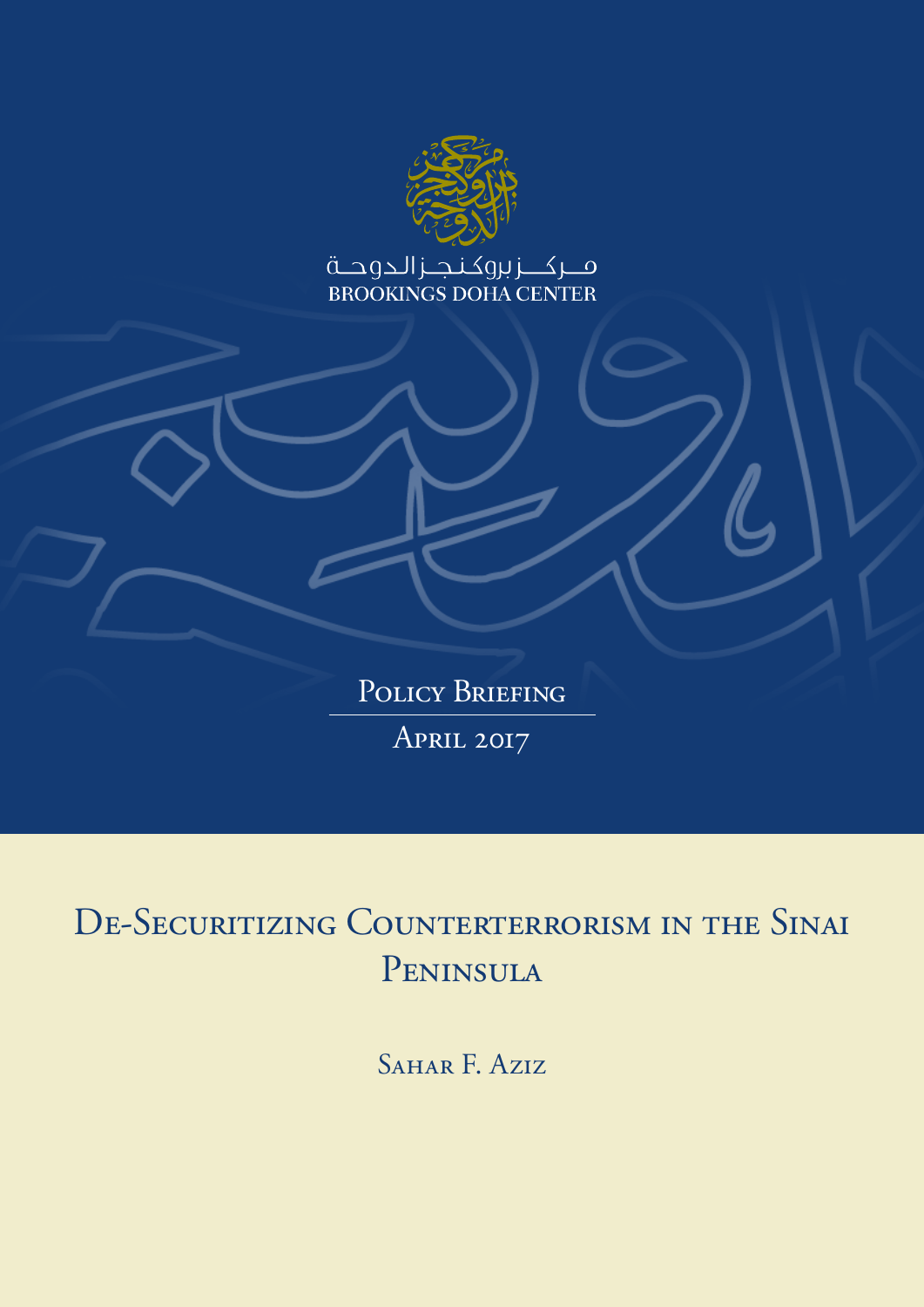# DE-SECURITIZING COUNTERRORISM IN THE Sinai Peninsula

Sahar F. Aziz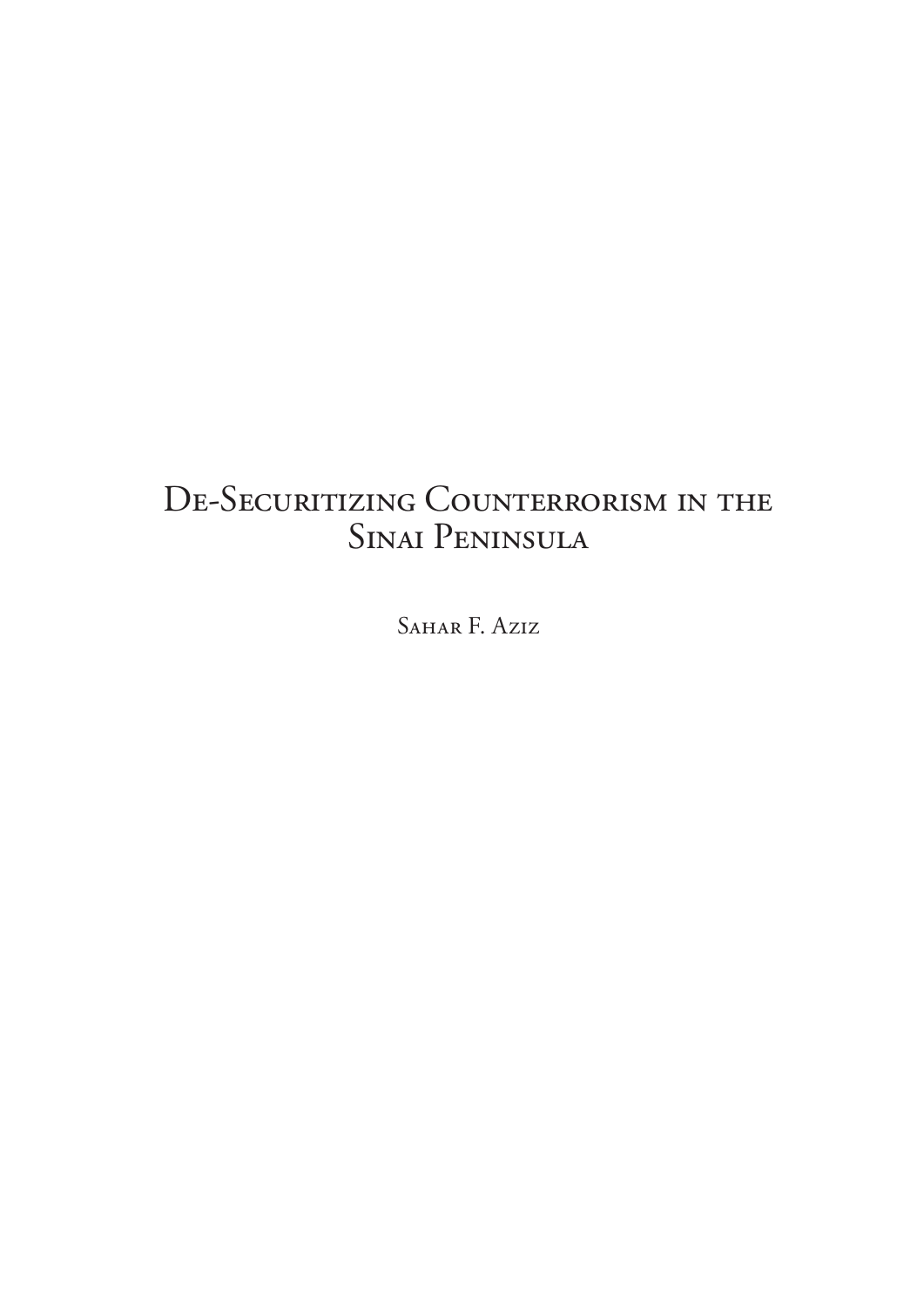# **BROOKINGS**

The Brookings Institution is a private non-profit organization. Its mission is to conduct high-quality, independent research and, based on that research, to provide innovative, practical recommendations for policymakers and the public. The conclusions and recommendations of any Brookings publication are solely those of its author(s), and do not necessarily reflect the views of the Institution, its management, or its other scholars.

Brookings recognizes that the value it provides to any supporter is in its absolute commitment to quality, independence and impact. Activities supported by its donors reflect this commitment and the analysis and recommendations are not determined by any donation.

Copyright © 2017 Brookings Institution

BROOKINGS INSTITUTION 1775 Massachusetts Avenue, N.W. Washington, D.C. 20036 U.S.A. www.brookings.edu

> BROOKINGS DOHA CENTER Saha 43, Building 63, West Bay, Doha, Qatar www.brookings.edu/doha

III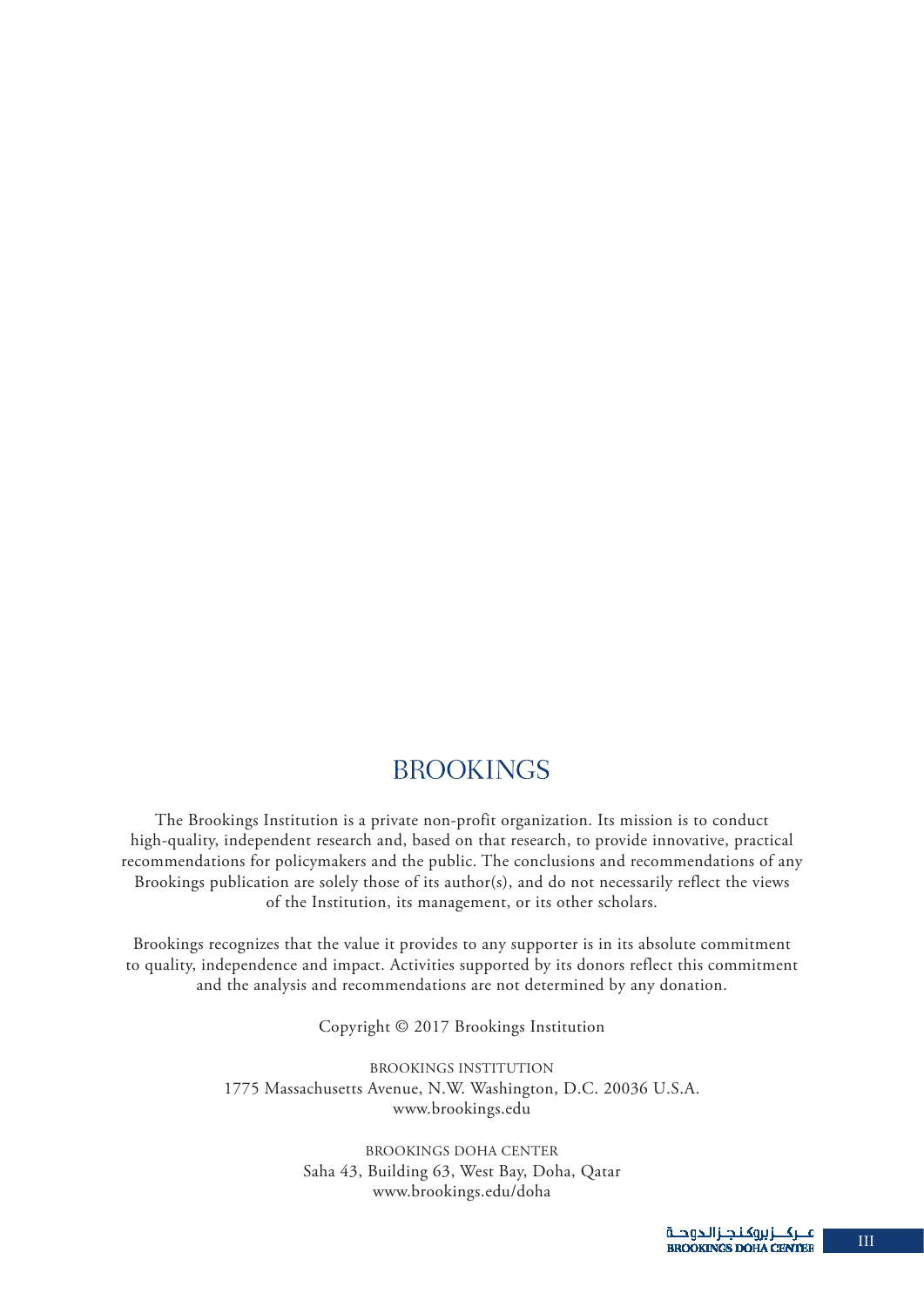### SAHAR F. Aziz<sup>1</sup>

On October 22, 2016, a senior Egyptian army officer was killed in broad daylight outside his home in a Cairo suburb.2 The former head of security forces in North Sinai was allegedly murdered for demolishing homes and killing a number of residents in Sinai.<sup>3</sup> Since 2011, hundreds, if not thousands, of civilians, soldiers, and militants have been killed by waves of state and non-state violence that have transformed the Sinai Peninsula into a conflict zone.4

The Sinai has been a focal point of political and security concerns for over four decades. Occupied by Israel after the 1967 Arab-Israeli war and returned to Egypt following the 1979 Egypt-Israel Peace Treaty, the Sinai Peninsula stands at the center of tensions between two regional powers. Although the two countries agreed to the de-militarization of the Sinai and subsequent oversight by the Multinational Force and Observers, the peninsula became highly securitized through aggressive Egyptian policing against residents. Moreover, the Sinai's remote and rough terrain offered an

ideal location for lucrative human, drug, and weapons smuggling (much of which now comes from Libya), and for militant groups to train and launch terrorist attacks against both the Israeli and the Egyptian governments.<sup>5</sup> Egypt's January 2011 uprisings created a political vacuum throughout the country that furthered destabilization in Sinai.<sup>6</sup>

This policy briefing examines how the myriad political and socioeconomic challenges in the Sinai have contributed to conflict and instability.7 The briefing argues that Sinai's security crisis is due in large part to a potent combination of hyper-securitization of governance, state neglect, and poverty. As such, the response to the deteriorating security situation should not be more militarized policing, but rather more development that meaningfully includes the local population, particularly the Bedouin tribes. That is, inclusive bottom-up development—not securitized counterterrorism—will provide sustainable solutions for preventing violence in Sinai.

<sup>&</sup>lt;sup>1</sup> Sahar Aziz is a former nonresident fellow at the Brookings Doha Center and professor at Texas A&M University School of Law. This policy briefing is based, in part, on her article, "Rethinking Counterterrorism in the Age of ISIS: Lessons from Sinai," *Nebraska Law Review* 95, no. 2 (2016): 307-365. She thanks the many scholars who provided essential feedback on earlier drafts, and the librarians and research assistants for their exceptional support. She also thanks the BDC staff for their work reviewing, editing, translating, and publishing the briefing.

<sup>2</sup> Nour Youssef, "Egyptian Officer Killed Outside Home; Militant Group is Suspected," *New York Times*, October 22, 2016, https://www. nytimes.com/2016/10/23/world/middleeast/egyptian-army-officer-killed-outside-home-militant-group-is-suspected.html.

<sup>&</sup>lt;sup>3</sup> Noting claims that the Revolutionary Brigade who claimed responsibility for the attack is the armed wing of the Muslim Brotherhood. See Taha Sakr, "Militant Group Lewaa El-Thawra Releases Video Showing Assassination of Major Adel Ragaai," *Daily News Egypt*, November 15, 2016, http://www.dailynewsegypt.com/2016/11/15/militant-group-lewaa-el-thawra-releases-video-showing-assassination-major-adelragaai/.

<sup>4</sup> Omar Ashour, "Sinai's Stubborn Insurgency," *Foreign Affairs,* November 8, 2015, https://www.foreignaffairs.com/articles/egypt/2015-11-08/ sinais-stubborn-insurgency.

<sup>5</sup> "Libya: A Growing Hub for Criminal Economies and Terrorist Financing in the Trans-Sahara," The Global Initiative against Organized Transnational Crime, May 11, 2015, http://globalinitiative.net/wp-content/uploads/2015/05/2015-1.pdf.

<sup>6</sup> Zack Gold, "Securing the Sinai: Present and Future," International Centre for Counter-Terrorism, March 2014, 3, https://www.icct.nl/ download/file/ICCT-Gold-Security-In-The-Sinai-March-2014.pdf.

<sup>7</sup> The last six years of turmoil have been disastrous for Egypt's economy. In 2012, tourism revenues fell by some 2.5 billion Egyptian pounds as the number of visitors decreased by 32 percent. See Tom Wilson, "Egypt, Hamas and Islamic State's Sinai Province," Centre for the New Middle East Policy Paper no. 12 (2016), http://henryjacksonsociety.org/wp-content/uploads/2016/10/Egypt-Hamas-and-Islamic-States-Sinai-Province.pdf; Bethan Staton, "How Drop in Tourism is Altering Life for Sinai Bedouins," *Al-Monitor*, February 6, 2017, http://www. al-monitor.com/pulse/originals/2017/02/egypt-sinai-bedouin-mountains-tourism-jobs.html.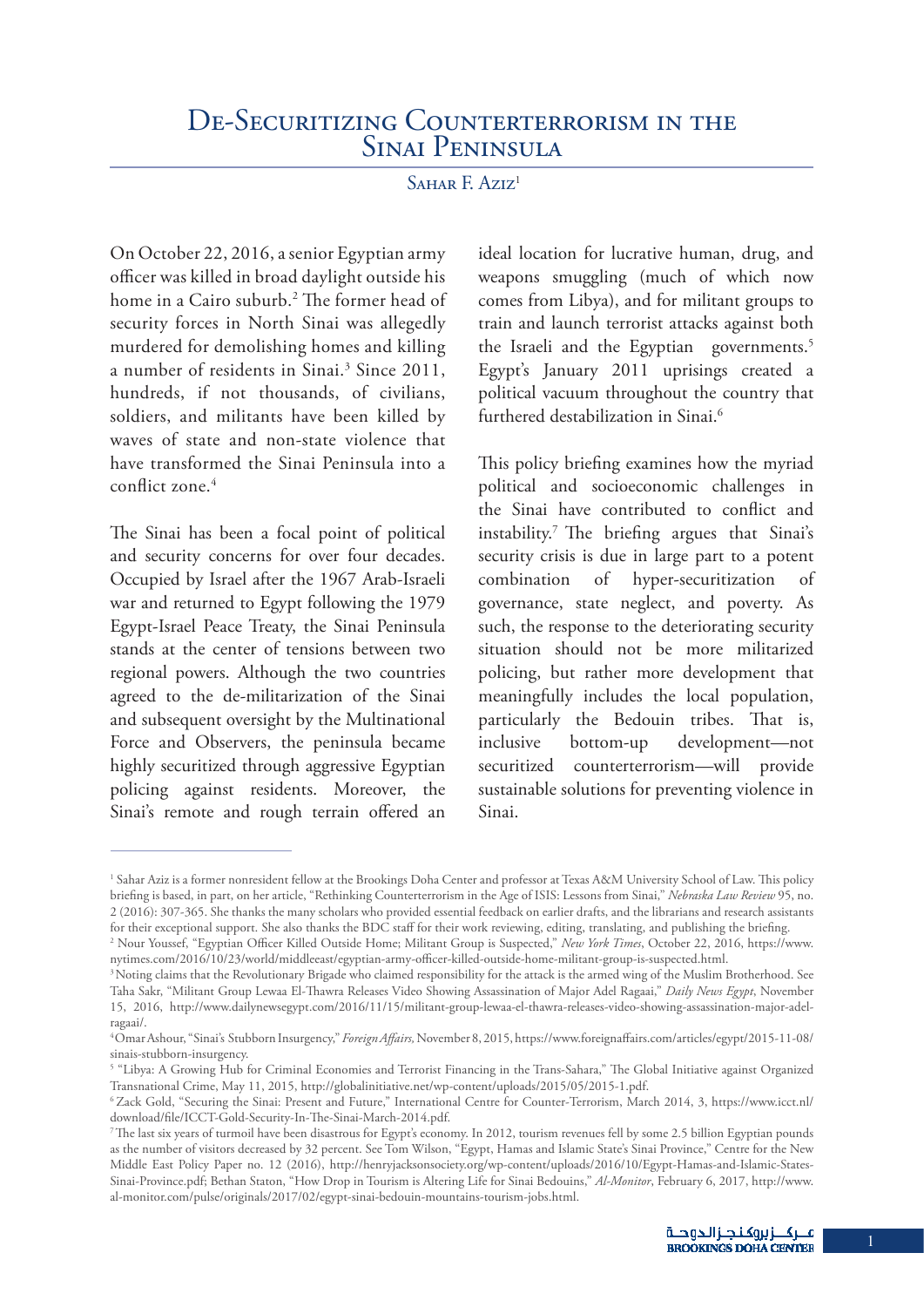To be clear, this policy briefing's focus on the political, economic, and social problems in Sinai should not be interpreted as detracting from similar problems in other parts of Egypt. Because the Sinai currently serves as the physical base of more terrorist activity than other parts of Egypt, however, it warrants special attention and recommendations tailored to its unique circumstances. Indeed, transforming the Sinai into a safer and more economically prosperous governorate would not only benefit Egypt, but also a region from which transnational terrorist groups actively seek to attack targets in Europe and beyond. The consequences of what happens in Sinai are no longer limited to Egypt and bordering nations.

#### **Fertile Ground for Terrorism**

Though often overlooked in the international media, the rise of the Islamic State (ISIS) in the Sinai Peninsula demonstrates the failure of securitized counterterrorism as a strategy. The political violence that has transformed Sinai into a conflict zone is rooted more in local grievances festering for decades than in ideological motivations. Had such grievances been meaningfully addressed by past Egyptian regimes, as well as their Western allies, the violence debilitating the peninsula arguably could have been prevented.

Although three times the land mass of the Nile Valley and Delta, Sinai's 550,000 residents comprise less than one percent of Egypt's

population.8 Three-fourths of residents live in North Sinai, where most of the violence is taking place. Seventy percent of Sinai residents are Bedouin comprised of 15 to 20 tribes who live throughout Sinai.9 Cultural and linguistic factors connect Bedouin in North Sinai with Arab residents of present-day Gaza and Israel. These tribes live on both sides of the Egypt-Israel border, making political alliances and economic interests less restrained by nationality.10

When Sinai was under Israeli control from 1967 to 1982, the Bedouin's livelihood transitioned from semi-nomadic pastoral to low-wage work in charcoal manufacturing, shopkeeping, camel transport, hunting, fishing, and guiding pilgrims at Mount Sinai.<sup>11</sup> Upon regaining possession of Sinai, Egypt converted over 200,000 acres of tribal desert land into agricultural land. Consequently, Bedouin who owned arable land were forced to accept lower quality land in the interior of Sinai and stripped of the core livelihoods that defined their Bedouin identity.<sup>12</sup> Tribes owning land in South Sinai's coastlines were also coerced to sell it or accept an exchange of lower quality land to make way for wealthy businessmen from elsewhere in Egypt to build luxury hotels. Although some of South Sinai's tribes benefited from peripheral tourism activities, employers primarily recruited Egyptians from the Nile Valley as they openly discriminated against Sinai residents.<sup>13</sup> Meanwhile, the centralized government in Cairo spent little on developing

<sup>8</sup> Hana Afifi, "Egypt's Population to Reach 91 Million in June, Up from 90 in December,"*Ahram Online*, April 4, 2016, http://english. ahram.org.eg/NewsContent/1/64/198714/Egypt/Politics-/Egypts-population-to-reach--million-in-June,-up-fr.aspx; Nicolas Pelham, "Sinai: The Buffer Erodes," Chatham House, September 2012, 1 https://www.chathamhouse.org/sites/files/chathamhouse/public/Research/ Middle%20East/pr0912pelham.pdf.

<sup>&</sup>lt;sup>9</sup> Yehudit Ronen, "The Effects of the 'Arab Spring' on Israel's Geostrategic and Security Environment: The Escalating Jihadist Terror in the Sinai Peninsula, *Israel Affairs* 20, no. 3 (June 2014): 303; Oliver Walton, "Conflict Exclusion and Livelihoods in the Sinai Region of Egypt," Governance and Social Development Resource Centre Helpdesk Research Report, September 20, 2012, 2, http://www.gsdrc.org/ publications/conflict-exclusion-and-livelihoods-in-the-sinai-region-of-egypt/; Mohannad Sabry, *Sinai: Egypt's Linchpin, Gaza's Lifeline, Israel's Nightmare* (Cairo: AUC Press, 2015), 8.

<sup>&</sup>lt;sup>10</sup> Pelham, "Sinai: The Buffer Erodes," 1-2.

<sup>11</sup> Hilary Gilbert, "Nature = Life: Environmental Identity as Resistance in South Sinai," *Nomadic Peoples* 17, no. 2 (2013): 43, http://ecology. nottingham.ac.uk/~plzfg/pdf%20files/2013%20Gilbert-H\_Identity.pdf; Ibid., 11.

<sup>&</sup>lt;sup>12</sup> Gilbert, "Nature = Life," 47.

<sup>13</sup> Ibid., 8-9; "Egypt to Establish \$92M Industrial Zone in South Sinai," *Al Bawaba*, May 30, 2016, http://www.albawaba.com/business/ egypt-establish-92m-industrial-zone-south-sinai-846024.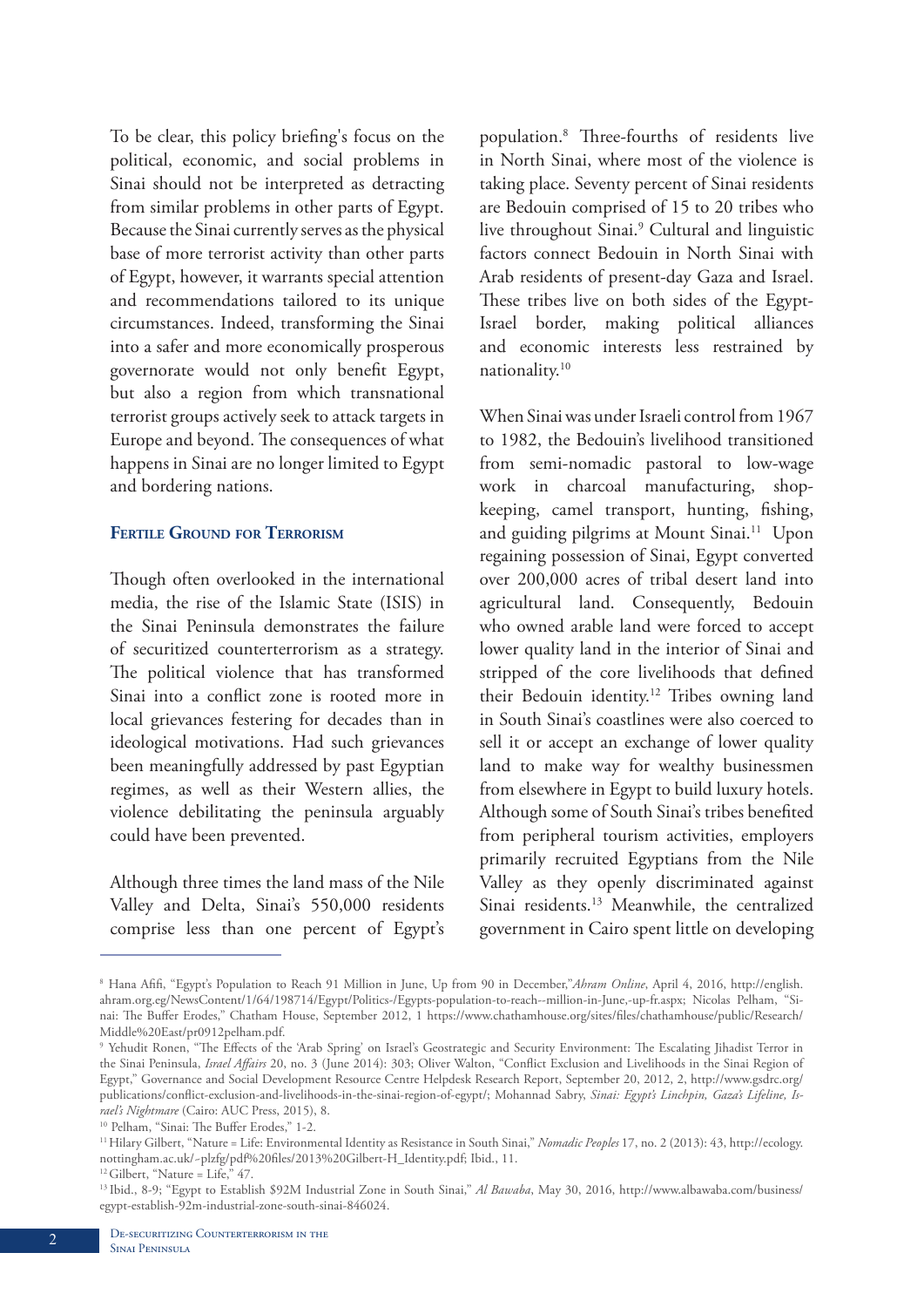Sinai's infrastructure, schools, and economy for the benefit of the local population.<sup>14</sup> As a result, South Sinai's level of food poverty is nearly double that of Egypt, and North Sinai is Egypt's poorest governorate.<sup>15</sup>

With no steady source of income and exclusion from legal employment in Sinai's thriving tourism sector, many Bedouin turned to smuggling.<sup>16</sup> Members of Sinai tribes whose land crossed the Israel-Egypt border leveraged their relations to smuggle goods, people, weapons, and drugs into Israel and Gaza.<sup>17</sup> Israel's blockade of Gaza, starting in 2007, made smuggling the primary means for goods to enter Gaza, thereby increasing profits.<sup>18</sup> Additionally, unemployment in Rafah, a Palestinian city on the Egypt-Gaza border, decreased from 50 to 20 percent in 2008 due to a rise in work related to cross-border tunnels.<sup>19</sup> The lucrative \$500 million annual enterprise enriched multiple stakeholders in Israel, Gaza, and Egypt. Egyptian police, for example, were reportedly actively involved in the drug trade while other government officials took a cut of profits along the production and distribution chain.20 This may partially explain why the Mubarak regime ignored the smuggling routes established by Sinai Bedouin and Gazans.<sup>21</sup>

Nonetheless, Bedouin bore the brunt of the state's punitive security practices. By the early 2000s, groups such as "Tawhid wal-Jihad" had established themselves in North Sinai, where they recruited disaffected Bedouin and Palestinian youths motivated by local grievances.22 When these groups carried out a string of terrorist attacks from 2004 to 2006 in South Sinai, the regime subjected the Bedouin to an aggressive counterterrorism crackdown.<sup>23</sup> Authorized by Egypt's emergency law, security forces arbitrarily arrested hundreds of Sinai residents, often torturing them and leaving them to languish for years without charge in inhumane prisons.<sup>24</sup> Police would even arrest women and children to secure the surrender of male tribal members—a grave and incendiary violation of tribal traditions.<sup>25</sup> The security forces also destroyed hundreds of homes and farms in raids, often without warning, likely killing civilians, under the pretext that terrorists owned the property.26

<sup>14</sup> Jeremy M. Sharp, "Egypt: Background and U.S. Relations," Congressional Research Service, March 24, 2017, https://fas.org/sgp/crs/ mideast/RL33003.pdf; Kamal Fayad, "Sinai Ignored in Egypt Development Plans," *Al-Monitor*, May 1, 2014, http://www.al-monitor.com/ pulse/originals/2014/04/sinai-egypt-residents-anger-empty-government-promises.html.

<sup>&</sup>lt;sup>15</sup> Note that the 2010 U.N. Human Development Report for Egypt reports a higher adult literacy rate in North and South Sinai—75.8 percent and 88.4 percent respectively—compared to the Egyptian average—70.4 percent. However, these numbers do not include the Bedouin because they are largely excluded from official statistics. See Gilbert, "Nature = Life," 48; Walton, "Conflict Exclusion and Livelihoods," 4. 16 Hilary Gilbert, "'This Is Not Our Life, it's Just a Copy of Other People's': Bedu and the Price of 'Development' in South Sinai," *Nomadic Peoples* 15, no. 2 (2011): 11; International Crisis Group, "Egypt's Sinai Question," Middle East/North Africa Report no. 61 (January 2007), 8, https://d2071andvip0wj.cloudfront.net/61-egypt-s-sinai-question.pdf.

<sup>&</sup>lt;sup>17</sup> Gold, "Securing the Sinai," 2.

<sup>18</sup> Ibid., 2; Sabry, *Egypt's Linchpin,* 12.

<sup>19</sup> Ibid., 97.

<sup>20</sup> Mark Perry, "Looking for Hashish in Cairo? Talk to the Police," *Foreign Policy*, August 23, 2013, http://foreignpolicy.com/2013/08/23/ looking-for-hashish-in-cairo-talk-to-the-police/; "Economic Life Slows to a Crawl Amid Crackdown in North Sinai;" IRIN, "Economic Life Slows to a Crawl Amid Crackdown in North Sinai," December 12, 2013, http://www.irinnews.org/fr/report/99316/economic-life-slows-toa-crawl-amid-crackdown-in-north-sinai; International Crisis Group, "Egypt's Sinai," 16; Gilbert, "This is Not Our Life," 18; Sabry, *Egypt's Linchpin*, 12.

<sup>&</sup>lt;sup>21</sup> Gold, "Securing the Sinai," 11.

<sup>22</sup> Ronen, "Effects of the 'Arab Spring,'" 308; Abdullah Al-Arian, "Between Terror and Tyranny: Political Islam in the Shadow of the Arab Uprisings," *MERIP,* December 30, 2015, http://www.merip.org/mero/mero123015.

<sup>&</sup>lt;sup>23</sup> Amnesty International, "Egypt: Systematic Abuses in the Name of Security," April 11, 2007, https://www.amnesty.org/en/documents/ MDE12/001/2007/en/.

<sup>&</sup>lt;sup>24</sup> Gold, "Securing the Sinai," 8; Ashraf Khalil, "The Saga of Sinai: A Neglected Hotspot Egypt's Morsi Must Not Let Explode," Time, June 21, 2013, http://world.time.com/2013/06/21/the-saga-of-sinai-a-neglected-hotspot-egypts-morsi-must-not-let-explode; Ibid. 25 Sabry, *Egypt's Linchpin*, 24.

<sup>26 &</sup>quot;Deconstructing Islamist Terrorism in Egypt," German Council on Foreign Relations policy workshop report, October 2015, https:// dgap.org/en/node/27310; Gold, "Securing the Sinai," 4; "Sinai Peninsula Rocket Kills 9-Year Old Child," *Middle East Eye*, July 29, 2014, http://www.middleeasteye.net/news/sinai-peninsula-rocket-kills-9-year-old-child-313973812.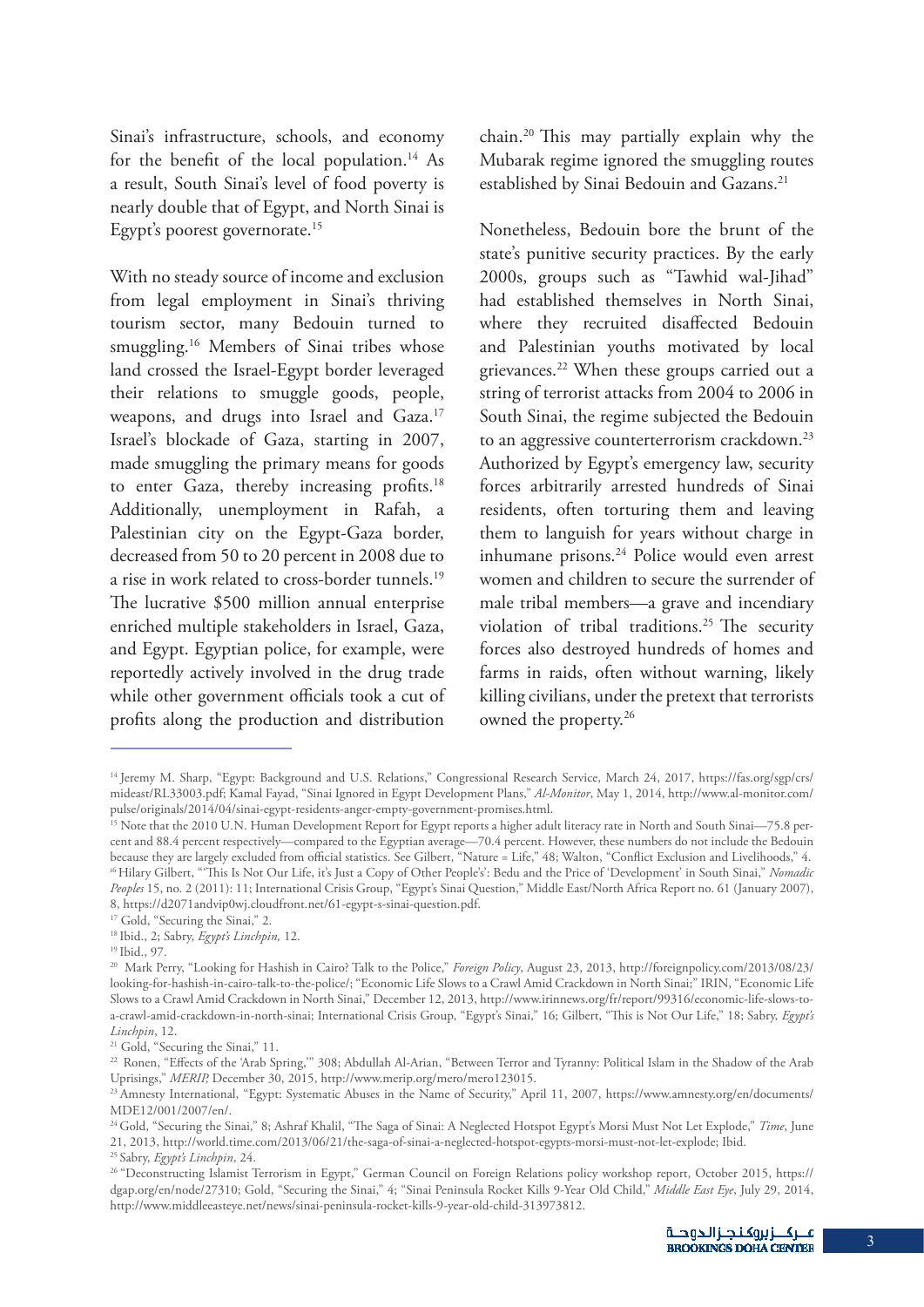Sinai residents have accused security personnel of stealing their money, jewelry, clothes, and furniture, before burning down their homes.<sup>27</sup> These shortsighted and rights-violating approaches to counterterrorism ultimately caused many innocent civilians to radicalize, triggering a cycle of revenge-seeking violence.<sup>28</sup>

To be sure, not all members of the diverse Bedouin tribes responded to their harsh circumstances and treatment in the same way.29 Some rejected militant groups, refusing to join or aid them, which often led to violent retribution. Some Bedouin profited from militants, getting paid to serve as guides and hide them from security forces in Sinai's rough terrain. And some joined militant groups, often either to avenge the death or torture of their relatives by security forces, or out of an ideological commitment to overthrow what they believe is a repressive and illegitimate regime.<sup>30</sup>

Changes in Egyptian government policies and practices to make them rights-protective both in Sinai and other parts of Egypt—can minimize the ability of militant groups to recruit and strengthen their operations in the Sinai. Gainful employment and a cessation of abusive security practices against innocent civilians could eliminate the financial and dignity factors that allow militants to leverage the local populations' vulnerabilities and grievances toward their violent goals.<sup>31</sup>

More political freedom and less state violence against residents, combined with an increase in employment opportunities, could potentially transform local residents from victims of militant terrorism or government repression to equal citizens and partners with the state who have a common interest in making Sinai a prosperous and safe governorate. Achieving this, however, requires a paradigm shift from securitized counterterrorism toward a development-driven strategy that meaningfully addresses the residents' basic needs: jobs, food, infrastructure, education, equal citizenship rights, and safety from state and non-state violence.

#### **From Securitized Counterterrorism to Sustainable Development**

The Egyptian government's coercive, rather than collaborative, method of governance throughout Egypt has exacerbated security threats in Sinai. Violence has increased, government relations with local residents remain poor, and militants exploit social, economic, and political hardships to recruit disgruntled residents.<sup>32</sup>

<sup>27</sup> Ismail Alexandrani, "The War in Sinai: A Battle Against Terrorism or Cultivating Terrorism for the Future?," Arab Reform Initiative 19, March 2014, 8, https://perma.unl.edu/97B7-U5XV; "Sisi Creates Unified Military Command to Combat Terrorism in Egypt's Sinai," *Al-Ahram*, January 31, 2015, http://english.ahram.org.eg/NewsContent/1/64/121835/Egypt/Politics-/Sisi-forms-new-military-entity-to-combat-terrorism.aspx. <sup>28</sup> Ronen, "Effects of the 'Arab Spring,"" 308-9.

<sup>&</sup>lt;sup>29</sup> "Egypt's Rising Security Threat," Tahrir Institute for Middle East Policy, 2015, https://timep.org/wp-content/uploads/2015/11/Tahrir\_Report\_ FINAL\_WEB.pdf; Ahmad Mohamed Hassan and Yara Bayoumy, "Bedouins Drawn into Egypt's Islamist Fight," Reuters, July 15, 2015, http:// graphics.thomsonreuters.com/15/07/EGYPT-ISLAM:sinai.pdf; Dona Stewart, "The Sinai Bedouin: Political and Economic Discontent Turns Increasingly Violent," Middle East Policy Council, August 12, 2011, http://www.mepc.org/articles-commentary/commentary/sinai-bedouin-political-and-economic-discontent-turns-increasingly-violent?print; Mara R. Revkin, "Triadic Legal Pluralism in North Sinai: A Case Study of State, Shari'a, and 'Urf Courts in Conflict and Cooperation," *UCLA Journal of Islamic and Near Eastern Law* 13, no. 1 (2014): 21-59, http://escholarship. org/uc/item/3dk1k686#page-1; Max Strasser, "Sinai: A War Zone in Waiting," *New Statesman*, August 15, 2012, http://www.newstatesman.com/ world-affairs/world-affairs/2012/08/sinai-warzone-waiting; Mara Revkin, "Islamic Justice in the Sinai", *Foreign Policy,* January 11, 2013, http:// foreignpolicy.com/2013/01/11/islamic-justice-in-the-sinai/; Ehud Yaari, "Sinai: A New Front," Washington Institute for Near East Policy, Policy Notes no. 9 (January 2012), 8, http://www.washingtoninstitute.org/uploads/Documents/pubs/PoilicyNote09.pdf.

<sup>30</sup> Alexandrani, "The War in Sinai," 20; Mokhtar Awad and Mostafa Hashem, "Egypt's Escalating Islamist Insurgency," Carnegie Middle East Center, October 2015, http://carnegieendowment.org/files/CMEC\_58\_Egypt\_Awad\_Hashem\_final.pdf.

<sup>&</sup>lt;sup>31</sup> Zachary Laub, "Why Egypt's Sinai Is a Security Mess," Defense One, December 16, 2013, http://www.defenseone.com/threats/2013/12/whyegypts-sinai-security-mess/75564/.

<sup>32</sup> Omar Ashour, "Sinai's Stubborn Insurgency," *Foreign Affairs*, November 8, 2015, https://www.foreignaffairs.com/articles/egypt/2015-11-08/ sinais-stubborn-insurgency.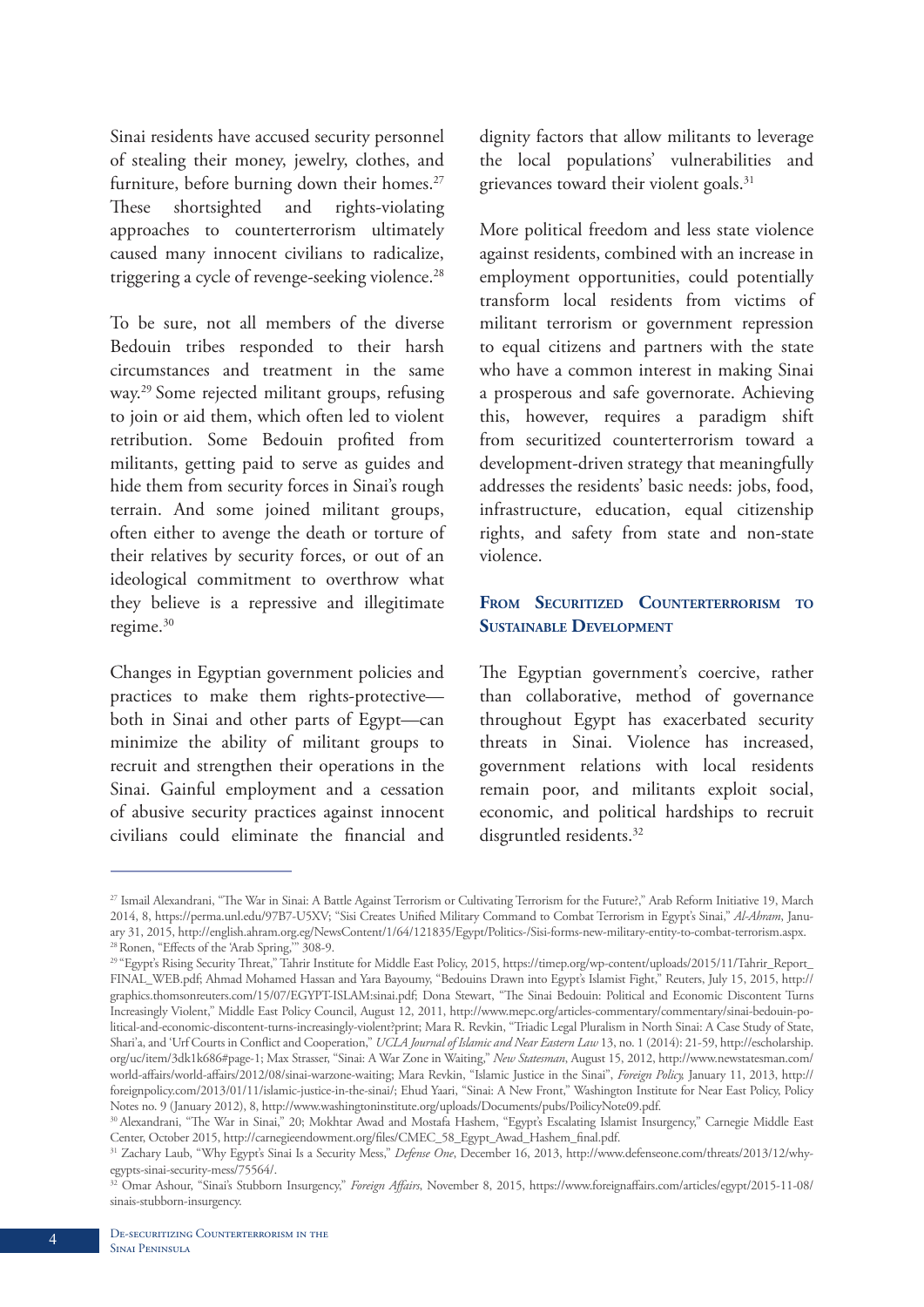The prevailing reactive approach aims merely to prevent the next attack, rather than resolve the underlying problems that fuel militancy and terrorism inter-generationally.<sup>33</sup> Had the government treated the Bedouin more humanely and as citizens rather than criminals, the number joining militant groups arguably would be significantly smaller. Being partners with the government, as well as having alternative lawful sources of income, would give Sinai's residents a vested interest in weakening the militants.<sup>34</sup> Instead, securitized counterterrorism strategies treat Bedouin as part of Sinai's security problem. It is, thus, long overdue to allocate government resources and foreign aid toward improving the lives and treatment of the Bedouin through long-term sustainable development.

Although the government has undertaken development initiatives in the Sinai, they have been poorly funded, of limited scope, and managed by disengaged Cairenes.<sup>35</sup> Rarely have Bedouin tribal leaders and other Sinai leaders been included in the negotiations and project selection for developing the Sinai.<sup>36</sup> Nor are Bedouin in elected offices representing the Sinai in setting development strategies. $37$  On the rare occasions when Egyptian officials have invited local residents to discuss their grievances, their recommendations have been disregarded.38

For example, in 1995, the government announced the National Project for the Development of Sinai (NDPS). NDPS committed to invest \$20.5 billion into Sinai between 1995 and 2017. A key component of the project was to increase Sinai's population of a few hundred thousand primarily Bedouin inhabitants to three million through labor migration from the Nile Valley.<sup>39</sup> The government's message that it would "bring 3 million from the Delta to Sinai," offended Sinai's residents because it implied that Sinai was a land without a people.<sup>40</sup>

Moreover, Egyptians from the Nile Valley not Sinai's residents—were the targeted beneficiaries of development incentives. The Nile Valley migrants who accepted the government's subsidies to start businesses or began farming did not hire Sinai residents, but instead brought friends and family from their hometowns to work.<sup>41</sup>

Moreover, promises for substantive development were broken. Commitments to improve infrastructure, deliver clean water, provide proper medical treatment, and improve education to Sinai residents proved to be little more than lofty rhetoric.<sup>42</sup>

Instead, so-called development translated into the Mubarak regime selling large tracts of land

<sup>33</sup> Gold, "Securing the Sinai, 19.

<sup>34</sup> William Booth, "Ancient Monastery Closed to Visitors Amid Sinai Unrest, but Bedouin Neighbors Protect It," *Washington Post*, October 4, 2013, https://www.washingtonpost.com/world/middle\_east/an-ancient-monastery-in-sinai-is-isolated-again/2013/10/04/ef426cc8-2ad4- 11e3-b141-298f46539716\_story.html?utm\_term=.b33b154505c2; Josh Goodman, "Shades of Sinai's Instability," Carnegie Endowment for International Peace, March 15, 2012, http://carnegieendowment.org/sada/?fa=47529; Staton, "How Drop in Tourism," *Al-Monitor,*  February 6, 2017, http://www.al-monitor.com/pulse/originals/2017/02/egypt-sinai-bedouin-mountains-tourism-jobs.html.

<sup>35 &</sup>quot;Egypt's Parliament Rubber Stamps Saudi Arabia's 'Sinai Development Plan,'" *The New Arab*, June 5, 2016, https://www.alaraby.co.uk/ english/news/2016/6/5/egypts-parliament-rubber-stam ps-saudi-arabias-sinai-development-plan.

<sup>36</sup> Sabry, *Egypt's Linchpin*, 126, 193.

<sup>&</sup>lt;sup>37</sup> Stewart, "The Sinai Bedouin."

<sup>38</sup> Sabry, *Egypt's Linchpin*, 126, 193.

<sup>39</sup> Revkin, "Triadic Legal Pluralism," 46.

 $40$  Ibid., 47; Gilbert, "Nature = Life," 46.

<sup>41</sup> Stewart, "The Sinai Bedouin."

<sup>42</sup> Ramzy Baroud, "Fighting for Survival in the Sinai: Egypt's Convenient War," *The Palestine Chronicle*, October 29, 2014, http://www. palestinechronicle.com/fighting-for-survival-in-the-sinai-egypts-convenient-war/; Adham Youssef, "Wounds and Medicines of Sinai," *Daily News Egypt*, May 12, 2015, http://www.dailynewsegypt.com/2015/05/12/wounds-and-medicines-of-sinai/.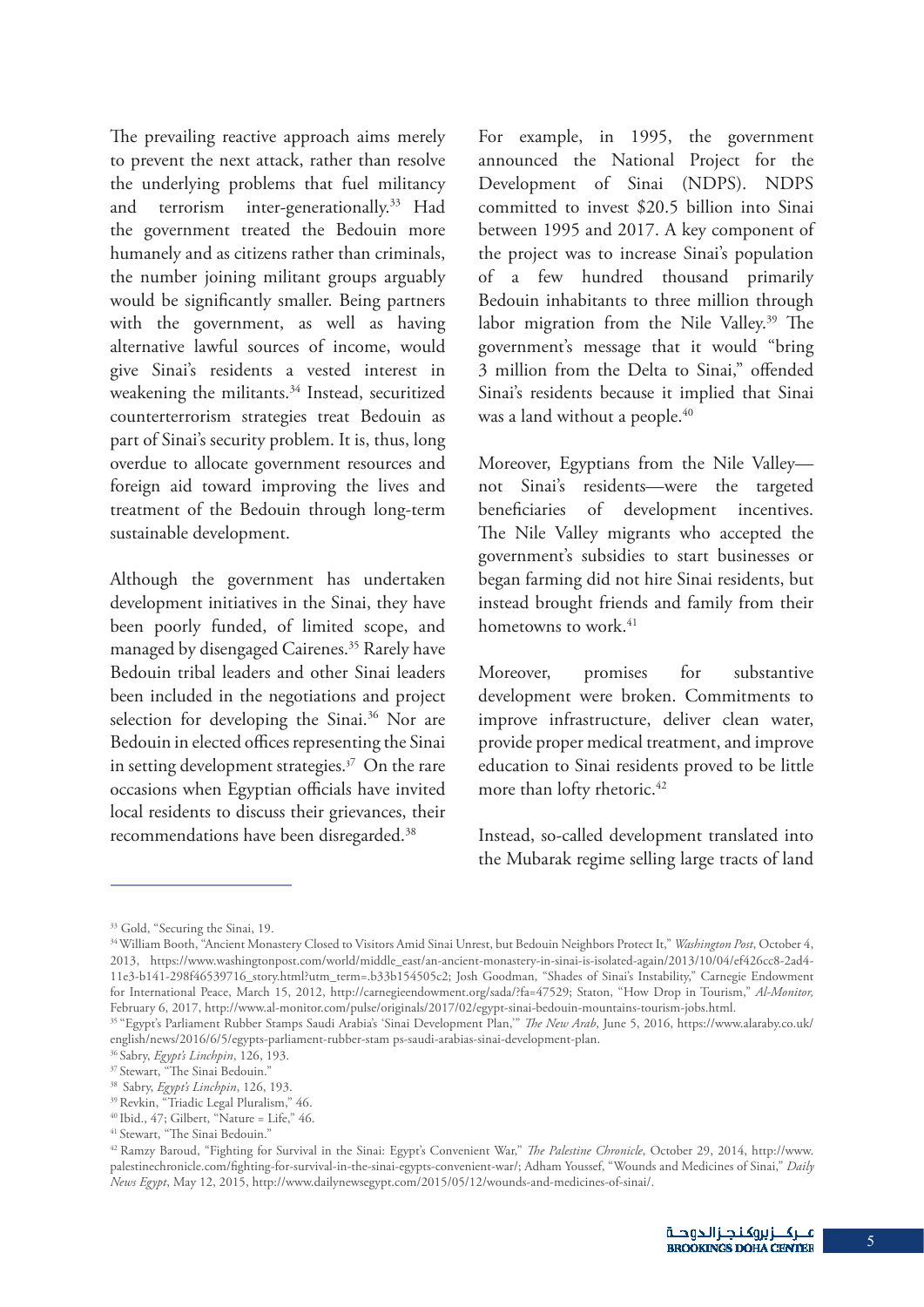in South Sinai to his friends.<sup>43</sup>

This only further impoverished the Bedouin by pushing them out of their coastal tribal lands into the barren interior of Sinai.<sup>44</sup>

Similarly, the al-Salam Canal project was supposed to provide water to Sinai farms that employed local residents.45 After the government reportedly spent \$685 million, the project abruptly ended in 2006 and transformed into an impervious dam in 2010.<sup>46</sup> Farmers were disappointed yet again by the government's broken promises. Another failed development project was the Ismailiya-Rafah railway project. It was to lay tracks from al-Ferdan Bridge in Ismailiya to Bir al-Abed in North Sinai. Again, the government unexpectedly ended the project after a few months without explanation.<sup>47</sup>

During former president Mohammed Morsi's brief year in office from 2012 to 2013, he attempted to shift Sinai policy from an adversarial approach to one that engaged in dialogue with tribal leaders.<sup>48</sup> Despite facing stiff resistance from security and military personnel who disagreed with a de-militarized approach and viewed Morsi as soft on terrorism, Morsi allocated \$270 million toward development and infrastructure projects.<sup>49</sup> However, Ahmed Sakr, a former assistant to the head of the Sinai Development Authority, resigned because "as far as I could see no serious work to promote development in Sinai was being done."50 Sakr and other critics expressed concern over the government's securitized approach to development, with its focus on "cleansing Sinai of terrorists" as opposed to dealing with the local populations' legitimate economic and political grievances.<sup>51</sup> That militants continued to target and kill soldiers made it all the more difficult for the Morsi regime to persuade the security and civil service apparatuses to depart from a militarized governance model in Sinai.

When the military forcibly removed democratically elected president Mohammed Morsi in July 2013, militant groups intensified their offensive. The militants pointed to Morsi's ouster as vindication of their claims that armed resistance is the only viable response to a repressive state.52 Attacks against civilians and government targets increased at an alarming rate. Ansar Beit al-Maqdis (ABM) claimed credit for bombings in North and South Sinai, an assassination attempt on the Egyptian interior minister in 2013, and attacks on security buildings in the Cairo, Dakahliya, Ismailiya, and Sharqiya governorates.<sup>53</sup> ABM also targeted the natural gas pipeline that

<sup>43</sup> Gamal Essam El-Din, "What Happened to the Money?" *Al-Ahram Weekly*, September 2012, http://weekly.ahram.org.eg/Archive/2012/1112/eg8.htm.

<sup>44</sup> Walton, "Conflict Exclusion and Livelihoods," 4; Revkin, "Triadic Legal Pluralism," 47; Hassan and Bayoumy, "Bedouins Drawn."

<sup>45</sup> Hillel Frisch, "The Egyptian Army and Egypt's 'Spring,'" *Journal of Strategic Studies* 36, no. 2 (2013): 185.

<sup>46 &</sup>quot;Sinai Ignored in Egypt Development Plans," *Al-Monitor*, May 1, 2014, http://www.al-monitor.com/pulse/originals/2014/04/sinai-egyptresidents-anger-empty-government-promises.html.

<sup>47</sup> Ibid.

<sup>48</sup> Heidi Breen, "Egypt: Freedom and Justice to the Bedouins in Sinai? A Study of the Freedom and Justice Party s Policy Towards the Bedouin Minority in Sinai" (Master's Thesis, University of Oslo, 2013), 78, http://urn.nb.no/URN:NBN:no-43459.

<sup>49 &</sup>quot;2012-13 Budget Allocates EGP 1 Billion for Sinai Development," State Information Service, August 12, 2012, http://www.sis.gov.eg/ Story/63396?lang=en-us; Elad Benari, "Egyptian Officials Say Released Terrorists Behind Sinai Attack," Arutz Sheva, August 26, 2012, http://www.israelnationalnews.com/News/News.aspx/159268.

<sup>50</sup> Dina Ezzat, "Sinai: The Challenges Ahead," *Al-Ahram Weekly,* June 2012, http://weekly.ahram.org.eg/News/10379/17/Sinai--The-challenges-ahead.aspx.

<sup>51</sup> Walton, "Conflict Exclusion and Livelihoods," 7; Waheed Abdel-Meguid, "Egypt's Sinai: Development Versus Security," *Ahram Online,*  August 30, 2012, http://english.ahram.org.eg/NewsPrint/51615.aspx; Ibid.

<sup>52</sup> Mara Revkin, "Egypt's Power Vacuum is Radicalizing the Sinai Peninsula," *Washington Post*, August 29, 2013, https://www.washingtonpost.com/opinions/egypts-power-vacuum-is-radicalizing-the-sinai-peninsula/2013/08/29/77c427d2-10bb-11e3-bdf6-e4fc677d94a1\_story.html.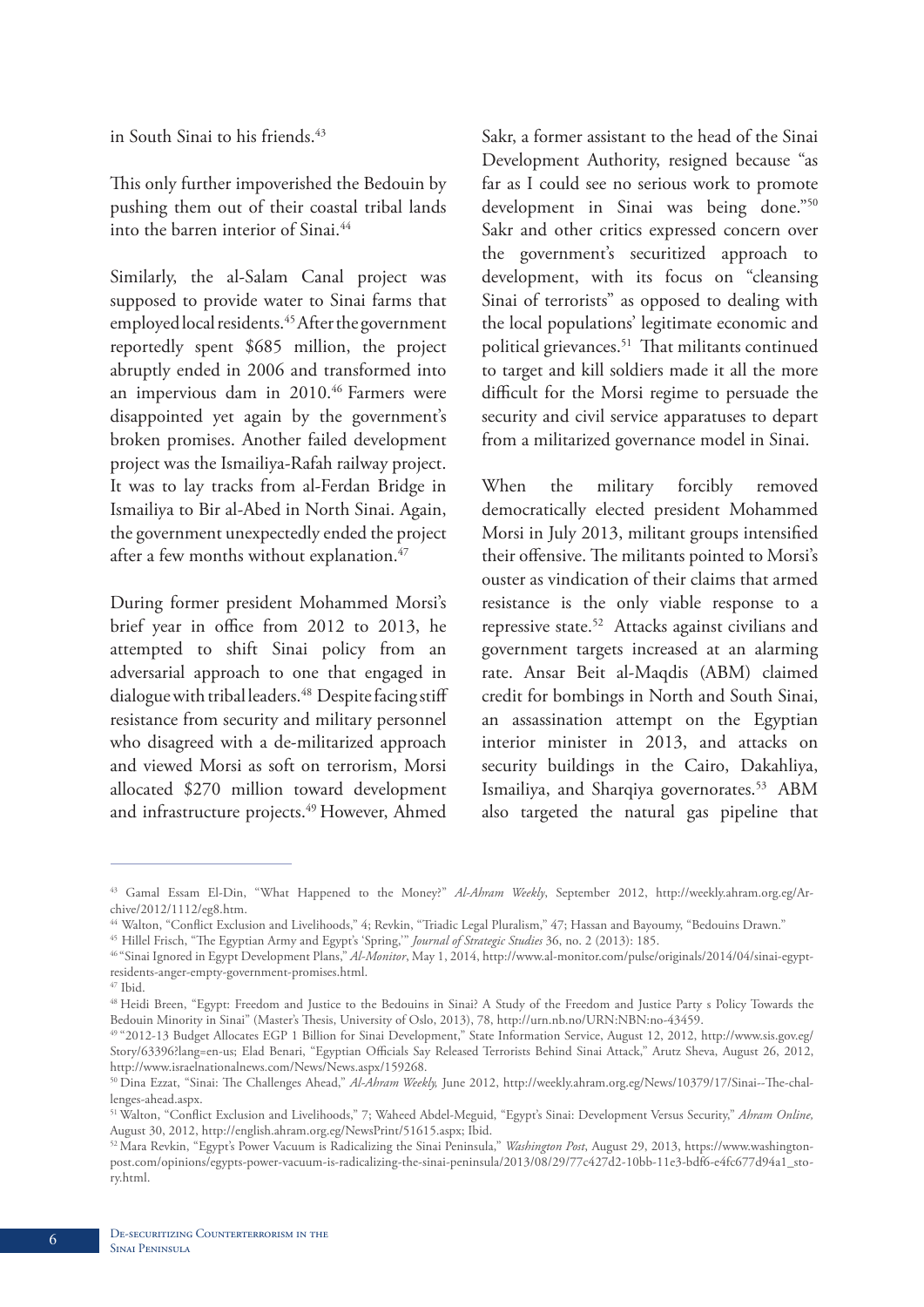crosses the Sinai Peninsula, providing gas to Egypt's industrial zones, Jordan, and Israel.<sup>54</sup> In November 2014, ABM declared allegiance to ISIS and changed its name to Wilayat Sinai, the Sinai Province of ISIS.<sup>55</sup> Most recently, ISIS has begun to target Egypt's minority Christian population. Murders and threats forced dozens of Christian families to flee El-Arish in February 2017, and bombings at churches in Cairo in December 2016 and in Alexandria and the Nile Delta city of Tanta in April killed dozens, prompting President el-Sissi to declare a 3-month state of emergency to aid the military's "long and painful" war against terrorists.<sup>56</sup>

Consequently, Sinai's residents are trapped between an unpopular government's indiscriminate counterterrorism approach and the militants' violence.<sup>57</sup> For example, militants killed eight Bedouin within two days in December 2013 for allegedly collaborating with the army.58 In August 2014, ABM decapitated four men in North Sinai for allegedly being

informants for Israel.<sup>59</sup> In the spring of 2015, a member of the Tarabin tribe refused to distribute a Wilayat Sinai flyer. That same day, militants went to his house and killed him.<sup>60</sup> Other Bedouin have been targets of violence for speaking out against the militants.<sup>61</sup> Meanwhile, in January 2017, the Egyptian government's claim that it killed ten militants was disproven by reports that six of those killed were youths who had been reported missing by their families in 2016 (and were reportedly in police custody for weeks before their deaths).<sup>62</sup> Human rights organizations believe abusive police killed the youths and moved their bodies to cover up their deaths.<sup>63</sup>

As journalists reported on the militants' success in killing more soldiers, the Egyptian military imposed a media blackout.<sup>64</sup> Since October 2013, communication networks, phone lines, and the internet have been cut off 6 to 12 hours per day.<sup>65</sup>

<sup>53</sup> Gold, "Securing the Sinai," 8; *Al-Qaeda's Expansion in Egypt: Implications for U.S. Homeland Security; Hearing Before House Subcomm. on Counterterrorism and Intelligence,* 113th Cong. (2014) (statement of Thomas Joscelyn, Senior Fellow, Foundation for Defense of Democracies); Paul J. Smith, *The Terrorism Ahead: Confronting Transnational Violence in the Twenty-First Century* (New York: M.E. Sharp, 2008), 78; Amr Yossef and Joseph R. Cerami, *The Arab Spring and the Geopolitics of the Middle East: Emerging Security Threats and Revolutionary Change* (New York: Palgrave, 2015), 51.

<sup>&</sup>lt;sup>54</sup> Breen, "Egypt: Freedom and Justice," 26.

<sup>55 &</sup>quot;'State of Sinai' Claim Hundreds of Killings in Sinai Attacks," *Daily News Egypt*, January 31, 2015, http://www.dailynewsegypt. com/2015/01/31/state-sinai-claim-hundreds-killings-sinai-attacks/; David D. Kirkpatrick, "Militant Group in Egypt Vows Loyalty to ISIS," *New York Times*, November 10, 2014, http://www.nytimes.com/2014/11/11/world/middleeast/egyptian-militant-group-pledgesloyalty-to-isis.html?\_r=0; Jessica Stern and J.M. Berger, *ISIS: The State of Terror* (New York: Harper Collins, 2015), 184-5.

<sup>56</sup> Omar Medhat and Laura King, "Egyptian Christians Flee Islamic State Violence on Sinai Peninsula," *Los Angeles Times*, February 26, 2017, http://www.latimes.com/world/la-fg-egypt-christians-violence-20170226-story.html; "Egypt Declares State of Emergency After Deadly Church Attacks," BBC, April 10, 2017, http://www.bbc.com/news/world-middle-east-39548645.

<sup>&</sup>lt;sup>57</sup> Sabry, *Egypt's Linchpin*, 176; Ashour, "Sinai's Stubborn Insurgency."

<sup>&</sup>lt;sup>58</sup> Gold, "Securing the Sinai," 4.

<sup>59</sup> Khalil al-Anani, "ISIS Enters Egypt," *Foreign Affairs*, December 4, 2014, https://www.foreignaffairs.com/articles/middle-east/2014-12-04/ isis-enters-egypt.

<sup>60</sup> Mokhtar Awad and Mostafa Abdou, "A New Sinai Battle? Bedouin Tribes and Egypt's ISIS Affiliate," *MENASource* (blog), May 14, 2015, http://www.atlanticcouncil.org/blogs/menasource/a-new-sinai-battle-bedouin-tribes-and-egypt-s-isis-affiliate.

<sup>61</sup> Ahmed Mamdouh, "Wilayat Sinai Executes a Bedouin in Sheikh Zuweid," *Albawaba,* April 27, 2015, http://www.albawabaeg. com/53809.

<sup>62</sup> Hamza Hendawi, "Amnesty Urges Egypt to Investigate Sinai Killings by Police," *Star Tribune,* January 23, 2017, http://www.startribune. com/amnesty-urges-egypt-to-investigate-sinai-killings-by-police/411534535/; Amnesty International, "Investigate Potential Extrajudicial Execution of North Sinai Men," January 23, 2017, http://www.refworld.org/docid/5885fb7f4.html.  $63$  Ibid.

<sup>64</sup> Alexandrani, "The War in Sinai."

<sup>65</sup> Ibid.; Adham Youssef, "North Sinai's Telecommunications Remain Poor: Residents," *Daily News Egypt*, July 21, 2015, http://www. dailynewsegypt.com/2015/07/21/north-sinais-telecommunications-remain-poor-residents/; Associated Press, "Fighting in Sinai Kills 2 Egyptian Soldiers," *Al-Arabiya*, December 20, 2013, https://english.alarabiya.net/en/News/middle-east/2013/12/20/Fighting-in-Sinaikills-2-Egyptian-soldiers.html.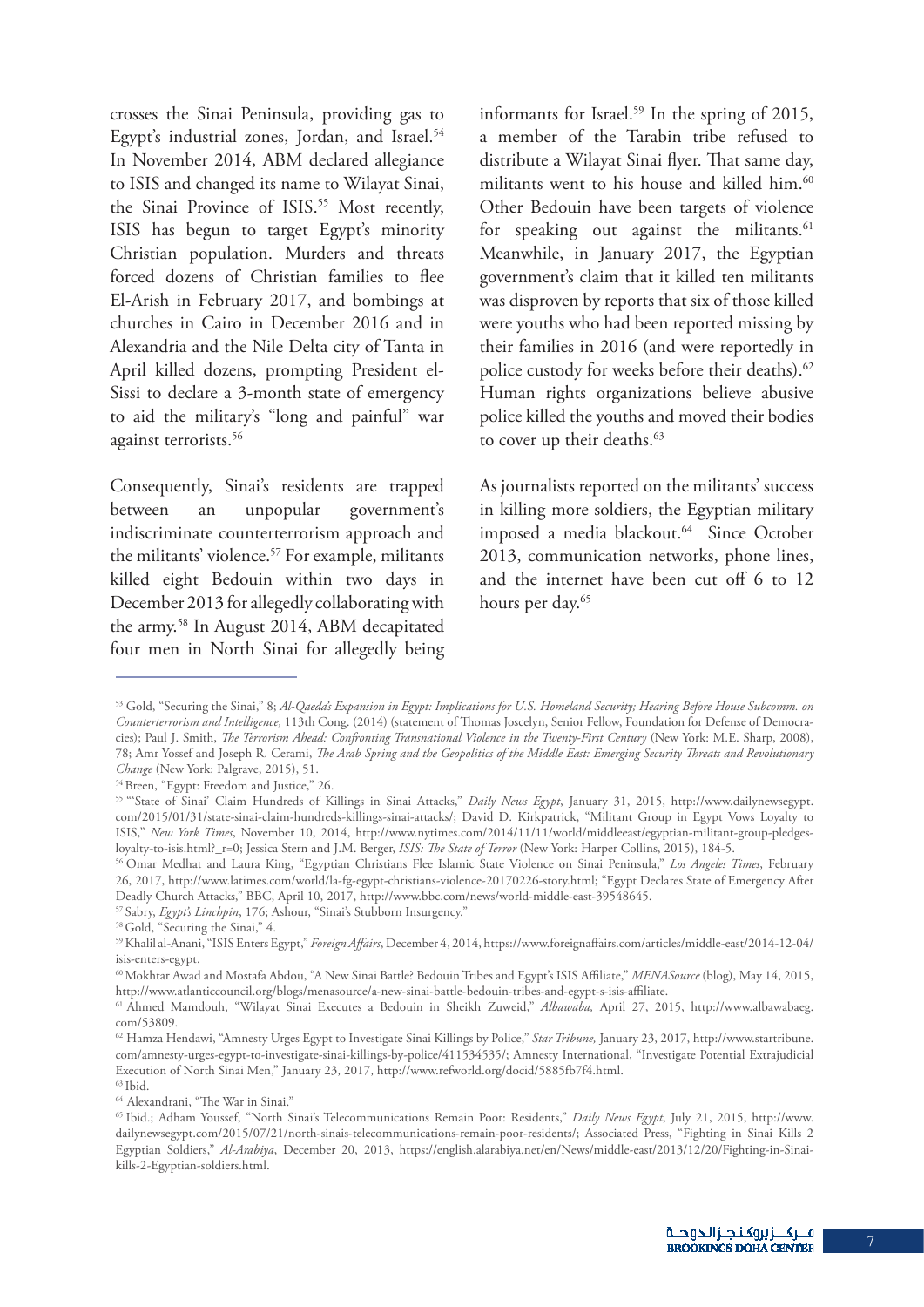Designating North Sinai a military zone, the military prohibits Egyptian and Western journalists from entering.<sup>66</sup> Consequently, accurate and up-to-date information about events in Sinai from non-government sources is hard to find. Critics argue the government is trying to hide that its military campaign is failing to secure Sinai.

In addition, the military has closed main roads and checkpoints now pervade the road between el–Arish, the capital of the North Sinai governorate, and Rafah, making the 35-minute ride a three to four-hour trek.67 The military clampdown is creating drinking water and food shortages, and causing inflation to skyrocket.<sup>68</sup>

After more than two years of conflict, the Egyptian government initiated "Operation Martyr's Right." The operation began with a 16-day military and police offensive to "destroy the main hideouts and gathering points used by the terror and criminal elements in Rafah, Sheikh Zuwayyed, Arish, and North Sinai."69 By the end of the operation on September 22, 2015, the army announced that over 500

militants had been killed and 320 arrested.<sup>70</sup> Whether these individuals were in fact militants or innocent civilians remains unknown, due to the military-imposed media blackout.

Operation Martyr's Right came on the heels of another major military operation in the border town of Rafah that angered residents. Seeking to eliminate tunnel smuggling, the military razed all homes within 1000 meters of the border and flooded the tunnels with sea water.<sup>71</sup> Residents were given only 48 hours' notice to pack their belongings and leave their homes.<sup>72</sup> Between 1,200 and 2,000 homes have been destroyed, hundreds of hectares of farmland razed, and 3,200 families forcibly evicted over the past two years.<sup>73</sup> Residents did not receive sufficient compensation for their homes and none at all for their farmland.<sup>74</sup> Nor did they have any effective means to challenge their evictions, the demolitions, or the amount of compensation awarded.75 Critics pointed out that had the government used sophisticated tunnel-detecting technology, such punitive measures would have been unnecessary. Instead, the military pursued a policy in violation of basic due process and human rights and

<sup>66</sup> Agence France-Presse, "Egypt Imposes Anti-Terror Law that Punishes 'False' Reporting of Attacks," *Guardian*, August 17, 2015, http:// www.theguardian.com/world/2015/aug/17/egyptian-president-ratifies-law-to-punish-false-reporting-of-terror-attacks; Zack Gold, "North Sinai Population Continues to Sacrifice for Egypt," Tahrir Institute for Middle East Policy, May 18, 2015, http://timep.org/commentary/ north-sinaipopulation-continues-to-sacrifice-for-egypt/.

<sup>67</sup> North Sinai Resident, "Terrorism and the City," *Mada Masr,* July 15, 2015, http://www.madamasr.com/en/2015/07/15/opinion/u/terrorism-and-the-city/.

<sup>68</sup> Toqa Ezzidin, "Geographically Hard to Secure: North Sinai Caught in Crossfire between Army, Militants," *Daily News Egypt*, July 8, 2015, http://www.dailynewsegypt.com/2015/07/08/geographically-hard-to-secure-north-sinai-caught-in-crossfire-between-army-militants/; Youssef, "North Sinai's Telecommunications."

<sup>69</sup> Egypt State Information Service, "Egypt: Army - Main Stage of Operation Martyr's Right Ends, Second Phase to Begin," *All Africa,* September 23, 2015, http://allafrica.com/stories/201509240390.html; "Egypt's Army Begins Second Stage Of 'Martyr's Right' In North Sinai," Ahram Online, October 8, 2015, http://english.ahram.org.eg/NewsPrint/152407.aspx.

<sup>70</sup> Ahmed Aboulenein and Ali Abdelaty, "Egypt Says Killed 55 Militants in Sinai, Two Soldiers Killed," Reuters, September 15, 2015, http:// www.reuters.com/article/2015/09/15/us-egypt-militants-casualties-idUSKCN0RF2OU20150915.

<sup>71</sup> David D. Kirkpatrick, "Egypt Destroying Far More Homes than Buffer-Zone Plan Called For, Report Says," *New York Times*, September 22, 2015, http://www.nytimes.com/2015/09/22/world/egypt-destroying-far-more-homes-than-buffer-zone-plan-called-for-report-says. html.

<sup>72</sup> Ismail Alexandrani, "The Politics of the Egypt-Gaza Buffer Zone," Carnegie Endowment for International Peace, November 25, 2014, http://carnegieendowment.org/sada/57316; al-Anani, "ISIS Enters Egypt."

<sup>73</sup> Maram Mazen, "Human Rights Watch Says Civilians Harmed as Egypt Military Creates Northern Sinai Buffer Zone," Associated Press, September 22, 2015, https://www.usnews.com/news/world/articles/2015/09/22/rights-group-says-civilians-harmed-in-egypts-sinai-campaign; Josh Lyons and Nadim Houry, "'Look for Another Homeland': Forced Evictions in Egypt's Rafah, Human Rights Watch, September 2015, https://www.hrw.org/report/2015/09/22/look-another-homeland/forced-evictions-egypts-rafah; Sabry, *Egypt's Linchpin*, 236.

<sup>74</sup> Sonia Farid, "Razing Rafah: The Toll of the Buffer Zone," Al-Arabiya, January 27, 2015, http://english.alarabiya.net/en/perspective/analysis/2015/01/27/Razing-Rafah-The-toll-of-the-buffer-zone.html.

<sup>75</sup> Lyons and Houry, "'Look for Another Homeland'"; Kirkpatrick, "Egypt Destroying Far More."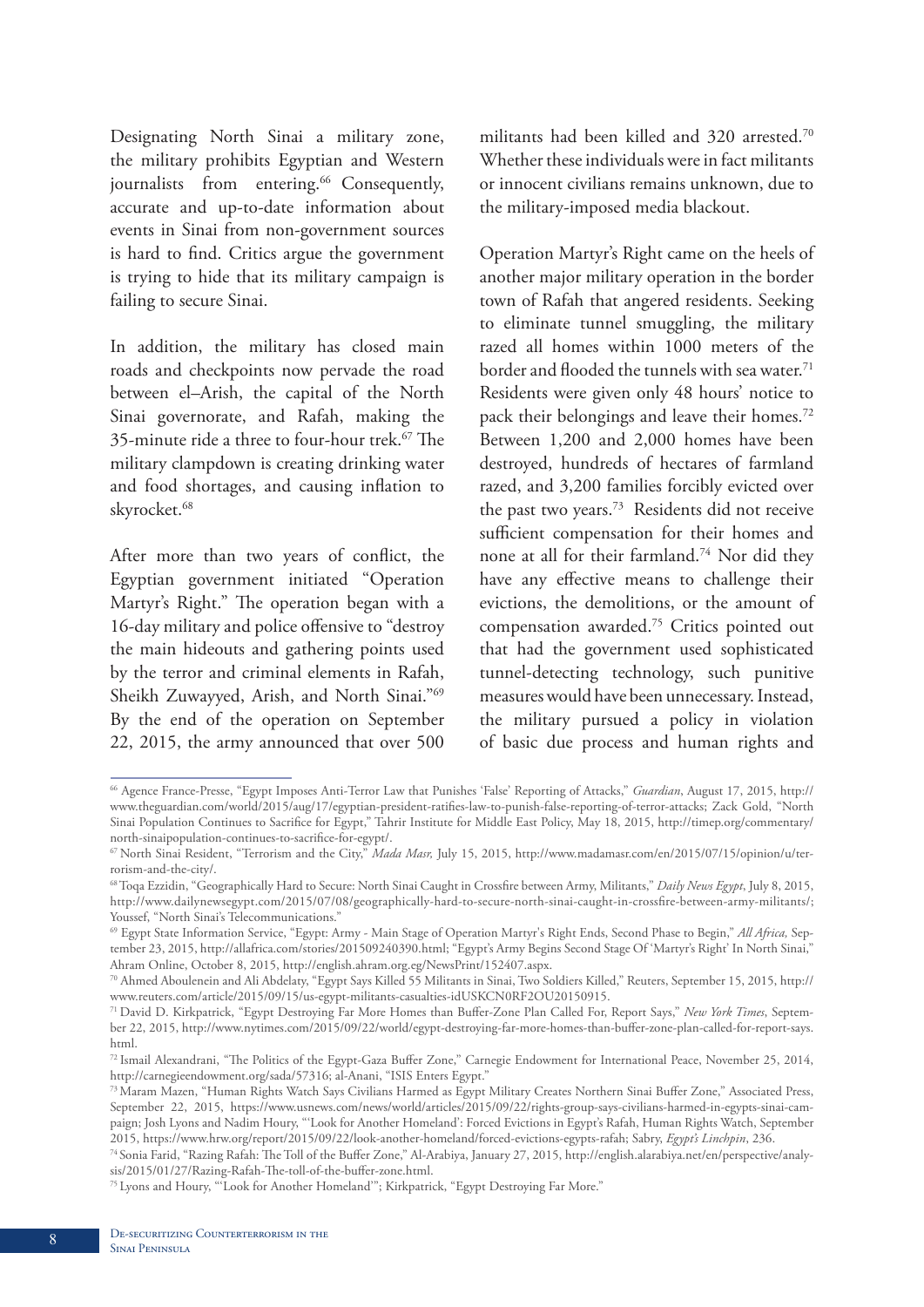exacerbated the economic and political factors that contribute to Sinai's instability.

Notably, the Sissi regime has also considered development projects. It announced plans to build tunnels linking Sinai to Port Said and Ismailiya, as a means of tying the peninsula to the nation's economic grid. Moreover, discussions of creating free trade zones in El-Arish, Rafah, and Nuweiba are promising steps toward job creation.<sup>76</sup> To ensure such projects are not counterproductive, the government should make certain that Bedouin and other Sinai residents directly benefit from them.

Because a portion of Egypt's development funds comes from the United States and Europe, they play a role in how Egypt's development strategy is shaped and implemented. For example, the European Union donated €64 million euros for the South Sinai Regional Development Program from 2006 to 2011.<sup>77</sup> Similarly, the United States Agency for Development contributed \$50 million toward development projects in Sinai from 2012 to 2013.78 But Western states' interest in development projects in Sinai appear to be constrained by their narrow focus on preventing attacks against Israel rather than promoting sustainable development that addresses the root causes of political violence.79 That being said, Western states are limited

in their ability to influence the Egyptian government's repressive and counter-productive policies because such attempts are decried as improper interference with state sovereignty.<sup>80</sup> Moreover, Egyptian security restrictions prevent Western consultants from accessing Bedouin communities, further impeding effective development and implementation plans that serve Sinai's residents.<sup>81</sup> New and ongoing development projects are unlikely to be effective so long as Bedouin and other Sinai residents are not involved to ensure that they meet local needs and benefit local residents.

#### **Preventing the Next Generation of Terrorists**

As the violence in Sinai persists, Egypt and the international community can no longer afford to continue with business as usual. Rather than focus on stopping the next attack, counterterrorism strategies and policies should aim to stop the evolution of terrorist groups in future generations. As such, two components of the current securitized counterterrorism approach warrant scrutiny and reform.

First, preventing violent extremism should not be a short-term endeavor that focuses on preventing terrorism on Western soil, containing terrorism within remote areas, or

<sup>76</sup> Al-Masry Al-Youm, "Govt. Allocates LE 1.95 BN for Sinai Development," *Egypt Independent*, September 3, 2012, http://www.egyptindependent.com/news/govt-allocates-le195-bn-sinai-development.

 $\pi$ <sup>2</sup> South Sinai Regional Development Programme," Delegation of the European Union to Egypt, September 12, 2016, http://eeas.europa. eu/delegations/egypt/projects/list\_of\_projects/5717\_en.htm.

<sup>78</sup> Al-Masry Al-Youm, "Government Earmarks LE1 bn for Sinai Development," *Egypt Independent,* August 16, 2012, http://www.egyptindependent.com/news/government-earmarks-le1-bn-sinai-development.

<sup>79</sup> Resources, aid, and capacity-building funding is directed at conflict zones that threaten Western interests. See Edward Newman, "Failed States and International Order: Constructing a Post-Westphalian World," *Contemporary Security Policy* 30, no. 3 (2009): 438.

<sup>80</sup> C. Meital, "Egyptian Officials, Media: Britain Is Waging Media, Political Campaign Against Al-Sisi Regime," Middle East Research Institute, September 7, 2016, https://www.memri.org/reports/egyptian-officials-media-britain-waging-media-political-campaign-againstal-sisi-regime; "Egypt Criticizes Hillary Clinton's 'Interference,'" *The Telegraph*, December 21, 2011, http://www.telegraph.co.uk/news/ worldnews/africaandindianocean/egypt/8970682/Egypt-criticises-Hillary-Clintons-interference.html; Stephen Lendman, "Anti-American Sentiment in Egypt," Center for Research on Globalization, August 10, 2013, http://www.globalresearch.ca/anti-american-sentiment-inegypt/5345601.

<sup>81</sup> U.S. Embassy in Egypt, "Challenges of Sinai Assistance," *The Telegraph*, February 15, 2011, http://www.telegraph.co.uk/news/wikileaksfiles/egypt-wikileaks-cables/8327191/CHALLENGES-OF-SINAI-ASSISTANCE.html.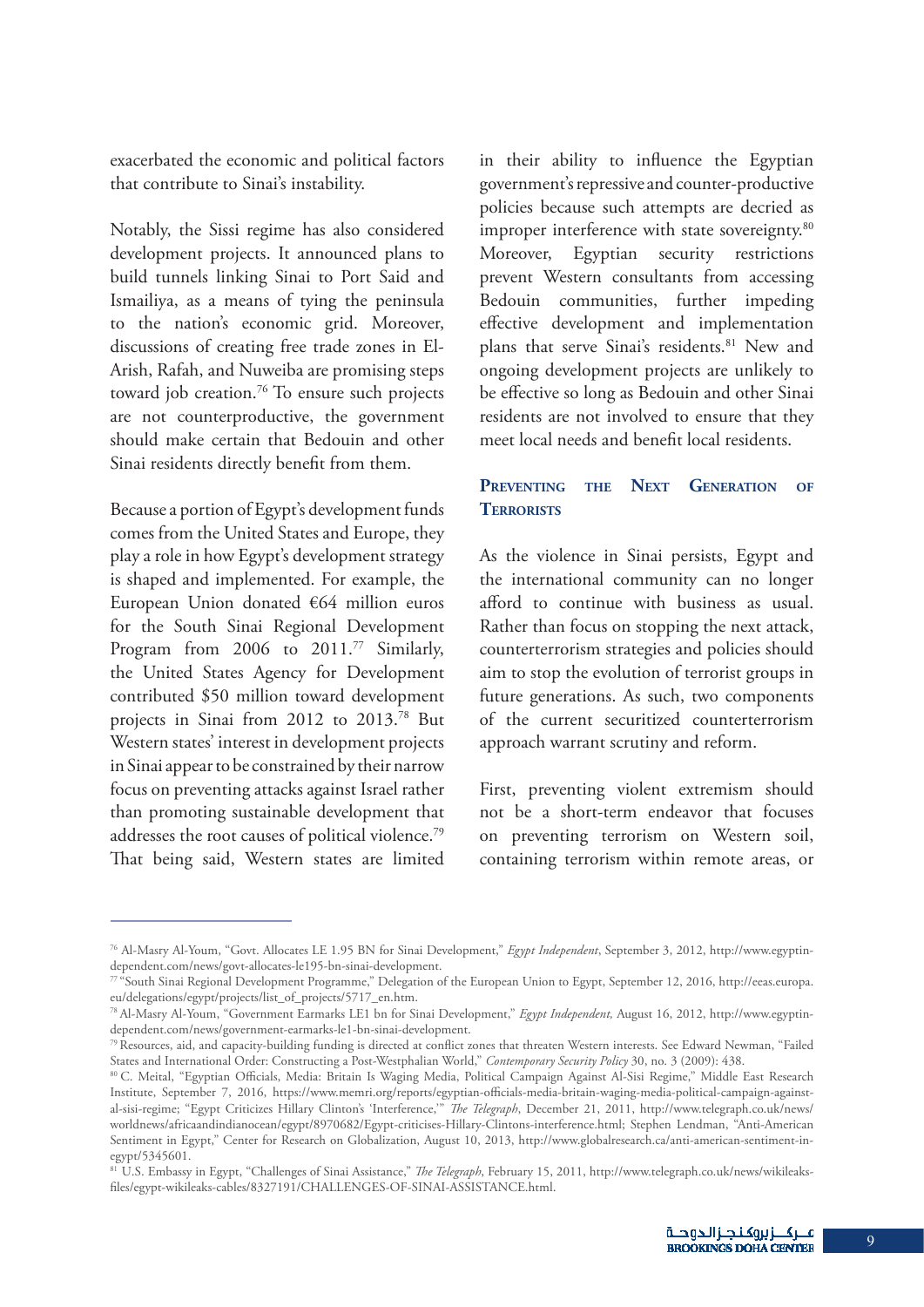eliminating a particular terrorist group. Even if these goals are met, the underlying political, social, and economic conditions that give rise to politically motivated violence will remain. As a result, the elimination of a particular terrorist group merely sets the stage for a new terrorist group to exploit populist dissatisfaction with the status quo.<sup>82</sup>

Second, human development should not be applied through a security lens wherein planning and implementation is driven primarily by the state's security forces.<sup>83</sup> Instead, human development should be the purview of officials that will prioritize building civil institutions, infrastructure, and democratic processes from the bottom up over strengthening military and security agencies with a track record of human rights violations and political repression.<sup>84</sup>

Accordingly, this policy briefing makes three recommendations to the Egyptian government. First, the government and its Western donors should commit to a long-term, rights-based development plan that prioritizes human development, recognizing that it is a prerequisite for sustainable security. Second, Egyptian laws and policies should mandate that Sinai residents be included in making and implementing development strategy. Third, the government should enact affirmative action and quotas for Sinai residents' participation in local and national governance. Such measures are necessary to produce the self-governance needed to empower the population to contribute to improving Sinai's future.

While some recommendations may appear impractical, the Egyptian government is at a crossroads. Those stubbornly committed to a failed, hyper-militarized approach not only endanger the lives of Egyptian soldiers and civilians in Sinai, but also place the entire nation's security at risk if the conflict spreads. And unlike the last decade of the Mubarak regime, the economy is at its lowest point in decades as Egyptians struggle to meet their most basic needs while experiencing unprecedented political repression.<sup>85</sup> Arguably, such discontent could trigger a new round of mass uprisings that target the military as Egypt's governors. Thus, a transformative shift in Egypt's Sinai strategy may well be an essential component of the regime's ability to retain popular support.

#### *Prioritize Rights-Based Development*

Sinai faces serious and complex security threats that cannot be solved overnight. Although human and physical development alone is no panacea for the violence, its value has been misguidedly discounted in Egypt's Sinai policy.

Militant groups need recruits willing to violently oppose the state. Such recruits are hard to come by when the local population has its basic needs met and is gainfully employed, educated, and treated with dignity by its government. Furthermore, dragnet arrests, torture, and trials with minimal due process create a culture of fear and violence, where the means of resisting oppression is through more violence. The angrier and more disaffected the

<sup>82</sup> See Pinar Bilgin and Adam D. Morton, "From 'Rogue' to 'Failed' States? The Fallacy of Short-Termism," *Political Studies Association* 24, no. 3 (September 2004): 169.

<sup>83</sup> Defining securitization as "the process by which issues are accorded security status or seen as a threat through political labelling, rather than as a result of their real or objective significance." See Newman, "Failed States," 434.

<sup>84 &</sup>quot;Making Governance Work for the Poor," Department for International Development, 2006, http://webarchive.nationalarchives. gov.uk/+/http:/www.dfid.gov.uk/wp2006/whitepaper-printer-friendly.pdf; Charles T. Call, "The Fallacy of the 'Failed State,'" *Third World Quarterly* 29, no. 8 (2008): 1496-98; Declan Walsh, "Italian Student's Brutal Killing May be Issue in Egypt-U.S. Meetings," New York Times, February 7, 2016, http://www.nytimes.com/2016/02/08/world/middleeast/egypt-italy-giulio-regeni-cairo.html.<br><sup>85</sup> Adel Abdel Ghafar, "Educated but Unemployed: The Challenge Facing Egypt's Youth," Brookings Do

July 2016, https://www.brookings.edu/wp-content/uploads/2016/07/en\_youth\_in\_egypt-2.pdf; Editorial Board, "Egypt's Failing Economy is Sisi's Fault," *Bloomberg*, August 16, 2016, https://www.bloomberg.com/view/articles/2016-08-16/egypt-s-failing-economy-is-sisi-s-fault.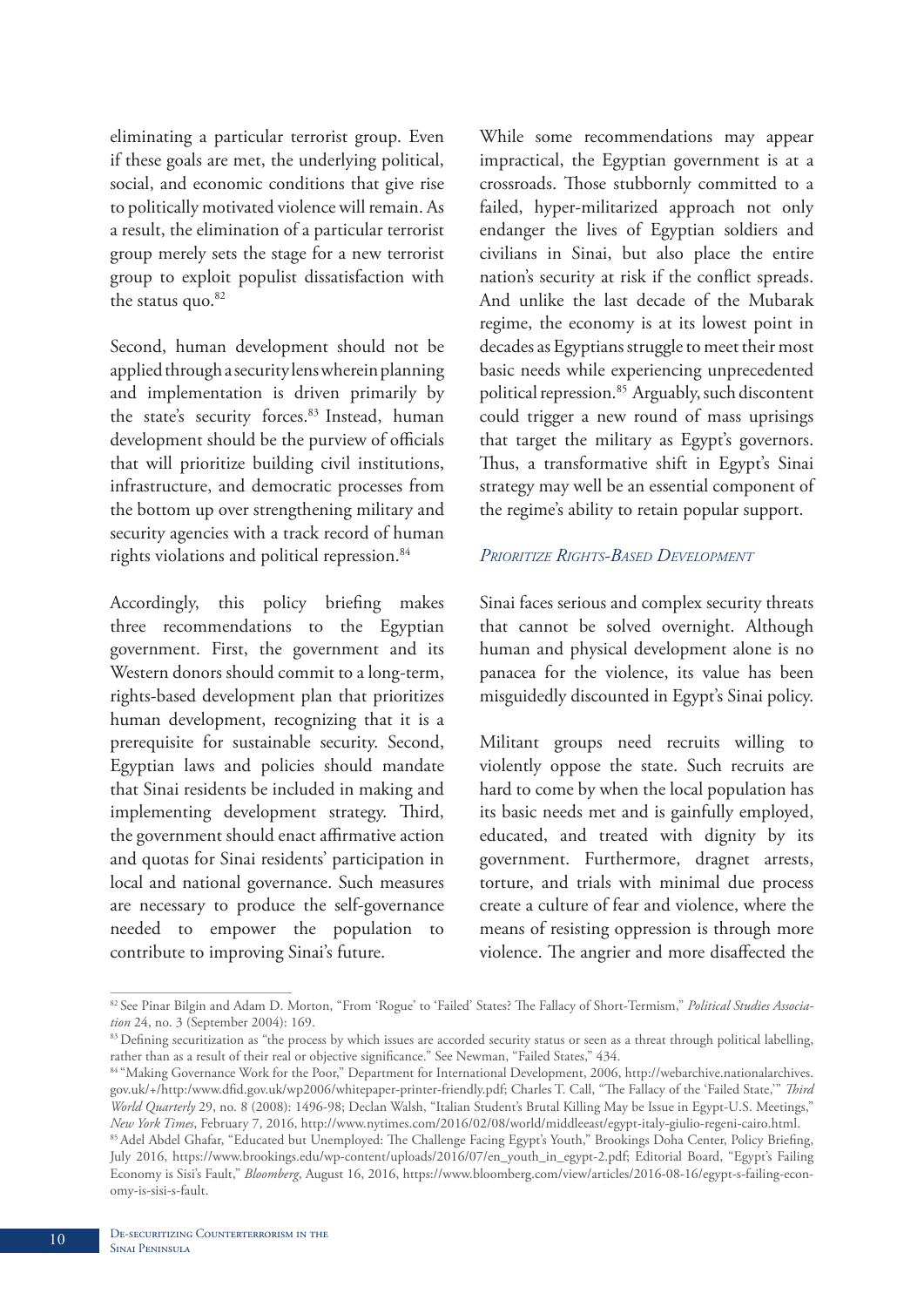population, the bigger the pool of potential recruits, who need little prodding to join the militants.

Indeed, militants are the biggest winners of an aggressive counterterrorism policy that humiliates and violates citizens' rights.<sup>86</sup> The predominant "security first" approach, therefore, should be replaced with developing long-term, sustainable policies for decreasing both politically motivated violence and state violence that violates human rights.<sup>87</sup>

As a threshold matter, the military should not be crafting or managing development projects. The military is not trained in development. Nor are its personnel equipped with the skills attendant to reconciliation, mediation, and negotiation—prerequisites for working with a rightfully distrusting population.<sup>88</sup> Egypt's generals have also tainted their reputation, as the new security force practices the same harsh tactics of Mubarak's Ministry of Interior and the police. The paradigm shift, therefore, requires granting private development experts and qualified officials in the ministries of local development, education, health, and housing a leading role in converting Sinai from a conflict zone into a safe and prosperous governorate.

Equally important, Western nations that fund Middle East governments and international organizations' preventing violent extremism efforts must candidly address the role of authoritarianism and its externalities in producing terrorism.89 This may require placing conditions on aid that direct funds to long-term terrorism prevention by addressing

economic and political triggers.<sup>90</sup> An important first step is for the Egyptian government and international community to stop treating North Sinai as a military zone.

Moreover, citizens should be encouraged, rather than punished, for petitioning their government about their grievances. The government should not interpret dissent as disloyalty to the nation or sympathy with militant groups. On the contrary, the government should seek out Sinai residents as partners willing to work through the political system to effect change. Finally, without meaningful legal, economic, and political reforms in law and in practice, Sinai residents will remain skeptical of development initiatives as public relations ploys riddled with broken promises.

### *Include Residents in Development Strategy*

The crucial missing component in past development efforts was the absence of meaningful inclusion of local leaders in the crafting and implementation of development programs and the de-securitization of governance in Sinai. As a result, past development projects in Sinai have minimally benefited Bedouin and other Sinai residents. The government objectifies Sinai residents as recipients of aid who lack agency to shape the objectives and sustainability of development programs.

Without contractual and policy mandates requiring involvement of Bedouin and other

11

<sup>&</sup>lt;sup>86</sup> Gold, "Securing the Sinai," 6.

<sup>87</sup> United Nations Global Counter-Terrorism Strategy Review, G.A. Res. A/70/L.55, U.N. Doc. A/RES/70/291 (July 19, 2016), http:// www.un.org/en/ga/search/view\_doc.asp?symbol=A/RES/70/291.

<sup>88</sup> Youssef, "Wounds and Medicines of Sinai."

<sup>89</sup> Michele Dunne, "A U.S. Strategy Toward Egypt Under Sisi," Carnegie Endowment for International Peace, June 5, 2014, http://carnegieendowment.org/2014/06/05/u.s.-strategy-toward-egypt-under-sisi-pub-55812.

<sup>90</sup> Ashour, "Sinai's Stubborn Insurgency"; Stefan Mair, "A New Approach: The Need to Focus on Failing States," *Harvard International Law Review* 29, no. 4 (Winter 2008): 52-53; Zaryab Iqbal and Harvey Starr, "Bad Neighbors: Failed States and Their Consequences," *Conflict Management and Peace Science* 25*,* no. 4 (2008): 315-331.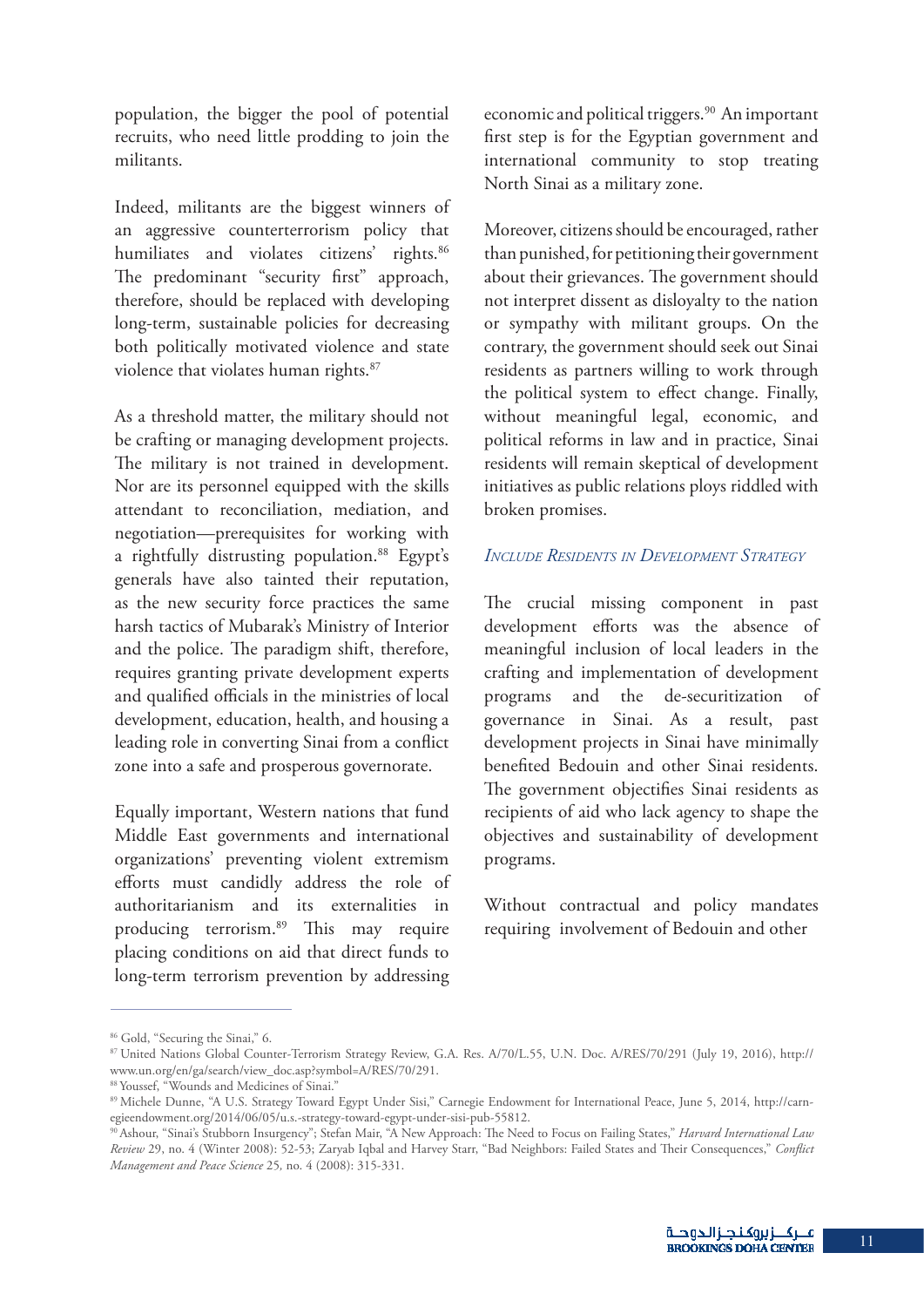Sinai residents in negotiating and implementing development programs, wellintended international aid will continue to be restrained by Egypt's securitized and centralized governance.

A threshold requirement for providing foreign development aid directed at Sinai, therefore, should be the imposition of quotas mandating that all businesses who benefit from development or government aid must hire Sinai residents. Although employing migrants from the Nile Valley alleviates Egypt's overall high unemployment, Sinai warrants special treatment due to the ongoing security crisis. The development funds invested into the Sinai will reap benefits for the entire country, because a safer Sinai makes for a safer Egypt. As Bedouin and other local residents experience the benefits of development, they will be more inclined to protect their communities from militants' infiltration and less willing to join them. In addition, their participation in shaping and implementing development strategies will give them a sense of ownership over the projects and the benefits reaped.

#### *Quotas for Bedouin in Political Office*

Locally based political representation is a prerequisite for making Sinai's development programs effective. Because Sinai's Bedouin did not have the right to vote or run for political office prior to 2007, parliamentarians representing the Sinai governorates were perceived as outsiders.<sup>91</sup> For presidentially appointed governors, Mubarak selected political loyalists from mainland Egypt, most of whom were former military officers.<sup>92</sup> These officials implemented policies created by a centralized government based in Cairo that treat Bedouin and other Sinai residents as second-class citizens, due in part to stereotypes that they are disloyal criminals.<sup>93</sup>

If the Egyptian government and its Western allies are serious about transitioning Sinai into a less violent and more stable governorate, they must include the Bedouin in governance. Such efforts can be accomplished in four ways: 1) quotas in parliament, 2) quotas in local councils, 3) political appointment of Sinai residents, and 4) amending the public education curriculum to depict Bedouin culture as part of the Egyptian national identity. Only Sinai residents should be permitted to run for parliamentary seats representing North and South Sinai, with Bedouins having a separate quota.

Quotas are not foreign to Egypt's electoral system. Before the 2011 uprisings, 64 seats in the lower house of parliament were reserved for women due to structural gender biases that impeded women from being elected to office.<sup>94</sup>

In 2015, election laws were amended to mandate the following quota for each closed party list in districts with 15 seats: 3 seats for Christians, 2 seats for farmers or workers, 2 seats for youth aged 25 to 35, 1 seat for disabled persons, and

<sup>91</sup> Walton, "Conflict Exclusion and Livelihoods," 7; Gilbert, "This is Not Our Life," 7-32.

<sup>92</sup> Hicham Bou Nassif, "Wedded to Mubarak: The Second Careers and Financial Rewards of Egypt's Military Elite, 1981-2011," *Middle East Journal* 67, no. 4 (Autumn 2013): 509-30; Holger Albrecht, "Does Coup-Proofing Work? Political-Military Relations in Authoritarian Regimes Amid the Arab Uprisings," *Mediterranean Politics* 20, no.1 (2015): 36, 45-46.

<sup>93</sup> Nathan J. Brown, *Constitutions in a Nonconstitutional World: Arab Basic Laws and the Prospects for Accountable Government* (New York: SUNY UP, 2001), 119; Hilary Gilbert and Mohammed al Jebaali, "'Not Philanthropists but Revolutionaries.' Promoting Bedouin Participation in the 'New Egypt': A Case Study From South Sinai," unpublished working paper, October 2012, 3, https:// www.google.com/url?sa=t&rct=j&q=&esrc=s&source=web&cd=1&cad=rja&uact=8&ved=0ahUKEwjD0tuslI3TAhVB5yYKHTff ATkQFggdMAA&url=http%3A%2F%2Fstatic1.1.sqspcdn.com%2Fstatic%2Ff%2F698758%2F21799464%2F1359643389070 %2FHilary%252BGilbert.pdf%253Ftoken%253D159V44da5AGFGzHr34QyWtIxIl8%25253D&usg=AFQjCNH0dGRqt6JYp 9S5y1gD3nATMISL3A&sig2=PqIf0lQNgpPlGnZLh2srxQ.

<sup>94</sup> Adam Morrow and Khaled Moussa al-Omrani, "Egypt: Disputes Rise over Quotas for Women MPs," IPS, July 27, 2009, http:// www.ipsnews.net/2009/07/egypt-disputes-rise-over-quotas-for-women-mps/.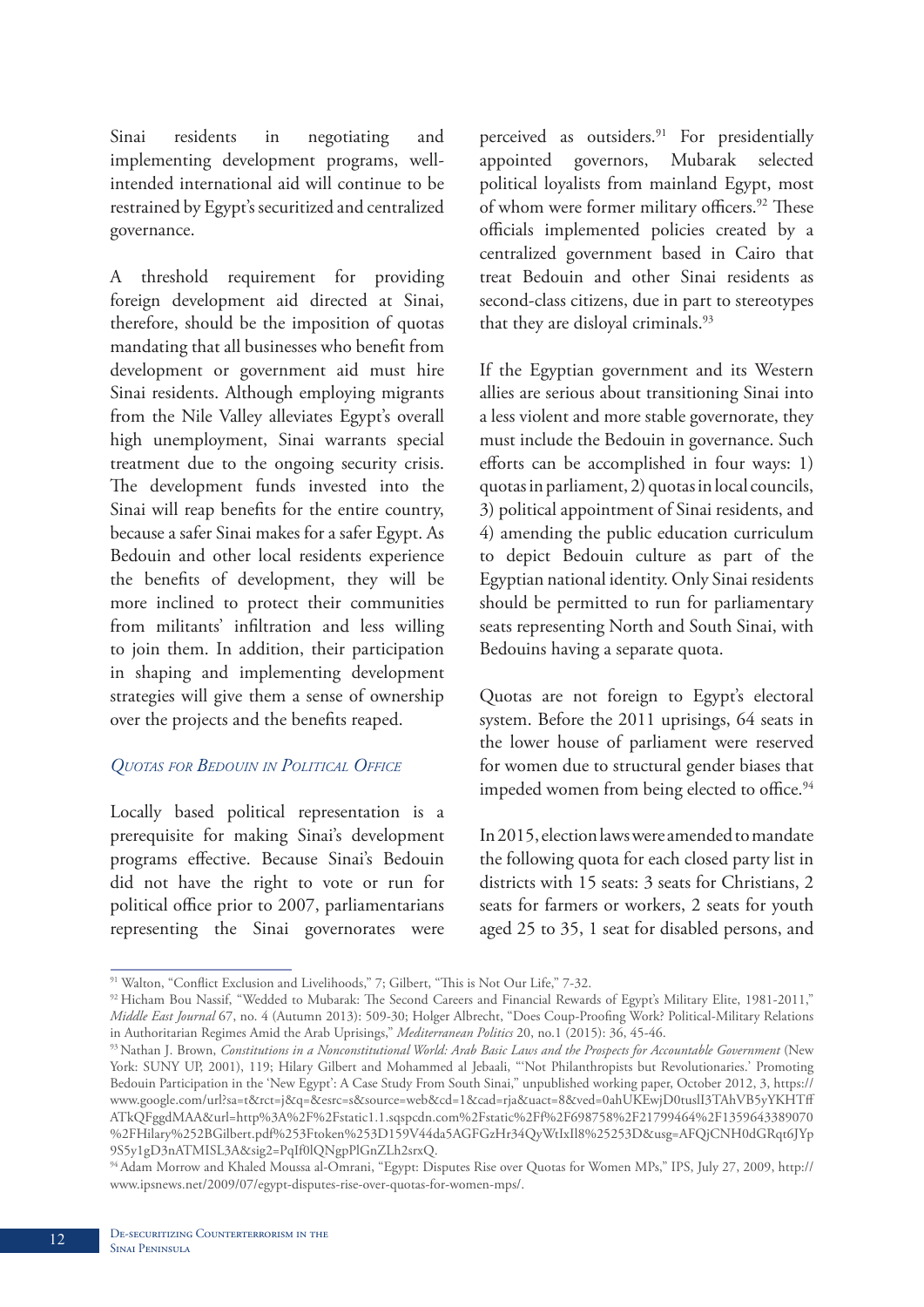1 seat for Egyptians living abroad.95 In districts with 45 seats, the quota numbers are triple for each category. Although the president has discretion to appoint Bedouin for 5 percent of parliamentary seats, he is not required to exercise this authority in the Sinai.<sup>96</sup>

Notably, the 2015 parliamentary elections were a promising step toward political inclusiveness in Sinai. For example, in the run-off elections for seats in el-Arish, candidates from North Sinai Bedouin tribes competed with candidates from Upper Egyptian families living in Sinai.<sup>97</sup> South Sinai was also among the governorates with the highest voter turnout at 41 percent compared to 28 percent nationwide, due in large part to clan and tribal mobilization in favor of particular candidates.<sup>98</sup>

Local councils are another avenue for local participation in governance. Article 180 of Egypt's 2014 constitution establishes elected local councils, 25 percent of which must be allocated to youth between the ages of 21 and 35, 25 percent for women, and at least 50 percent for workers and farmers.<sup>99</sup> Although the constitution grants the local councils the authority to implement national development plans in their respective jurisdiction, Egypt's highly centralized government based in Cairo impedes local councils' ability to carry out that mandate. Thus, policymakers should amend applicable laws to grant local councils meaningful authority, as well as ensuring

Bedouin are adequately represented in Sinai's local councils.<sup>100</sup>

Moreover, the president should appoint Sinai's governors from among the local population, based on leadership experience and credibility among the constituency. The el-Sissi regime has continued the tradition of appointing retired army and police generals as governors. In furtherance of de-securitizing development and governance in Sinai, military and security personnel should not serve as governors. Similar to other governorates with civilian governors, military officials can work with a democratically elected civilian governors to transition Sinai out of its failing status into a stable, developed region.

In conclusion, the case of Sinai demonstrates that securitized counterterrorism is counterproductive. Suffering from chronic discrimination, neglect, and abuse by the state, Bedouin tribes are rightfully disgruntled. For decades, they have been subjected to scorchedearth counterterrorism campaigns, resulting in the arbitrary arrest and torture of thousands of innocent people. Their lands have been confiscated and they are prohibited from owning coastal territory reserved for wealthy businessmen who build luxury hotels along South Sinai's Red Sea shores. Exacerbating the Bedouin's economic marginalization is the tourism sector's refusal to hire them, due in large part to the dominant discourse in Egypt,

<sup>95 &</sup>quot;Constitution of the Arab Republic of Egypt," art. 180, 2014; International Foundation for Electoral Systems, "Elections in Egypt 2015 House of Representatives Elections: Frequently Asked Questions," October 14, 2015, 3, http://www.ifes.org/sites/default/files/2015\_ ifes\_egypt\_hor\_elections\_faq\_final.pdf; Ahmed Morsy, "The Egyptian Parliamentary Elections 101," Middle East Institute, January 26, 2015, http://www.mei.edu/content/article/egyptian-parliamentary-elections-101; Sahar F. Aziz, "Revolution Without Reform? A Critique of Egypt's Elections Laws," *George Washington International Law Review* 45, no. 1 (2012): 1-83, http://scholarship.law.tamu.edu/cgi/viewcontent.cgi?article=1092&context=facscholar.

<sup>&</sup>lt;sup>96</sup> "Constitution of the Arab Republic of Egypt," art. 102.

<sup>97</sup> Salma Abdallah, "Election Run-off Proceeds in North Sinai Amid Fierce Competition," *Daily News Egypt*, December 1, 2015, http://www. dailynewsegypt.com/2015/12/01/election-run-off-proceeds-in-north-sinai-amid-fierce-competition/.

<sup>98</sup> Ayah Aman, "Sisi Supporters Secure Second-Round Elections Victory," *Al-Monitor*, December 1, 2015, http://www.al-monitor.com/ pulse/originals/2015/12/egypt-parliamentary-elections-president-sisi-supporters.html; "Egypt's Elections Committee Announces Final Parliamentary Results," *Ahram Online*, December 18, 2015, http://english.ahram.org.eg/News/173877.aspx; Amira El-Fekki, "Election Results for Second Phase Announced," *Daily News Egypt*, December 4, 2015, http://www.dailynewsegypt.com/2015/12/04/election-results-forsecond-phase-announced/.

<sup>&</sup>lt;sup>99</sup> "Constitution of the Arab Republic of Egypt," art. 18.

<sup>100</sup> Ibid., art. 18.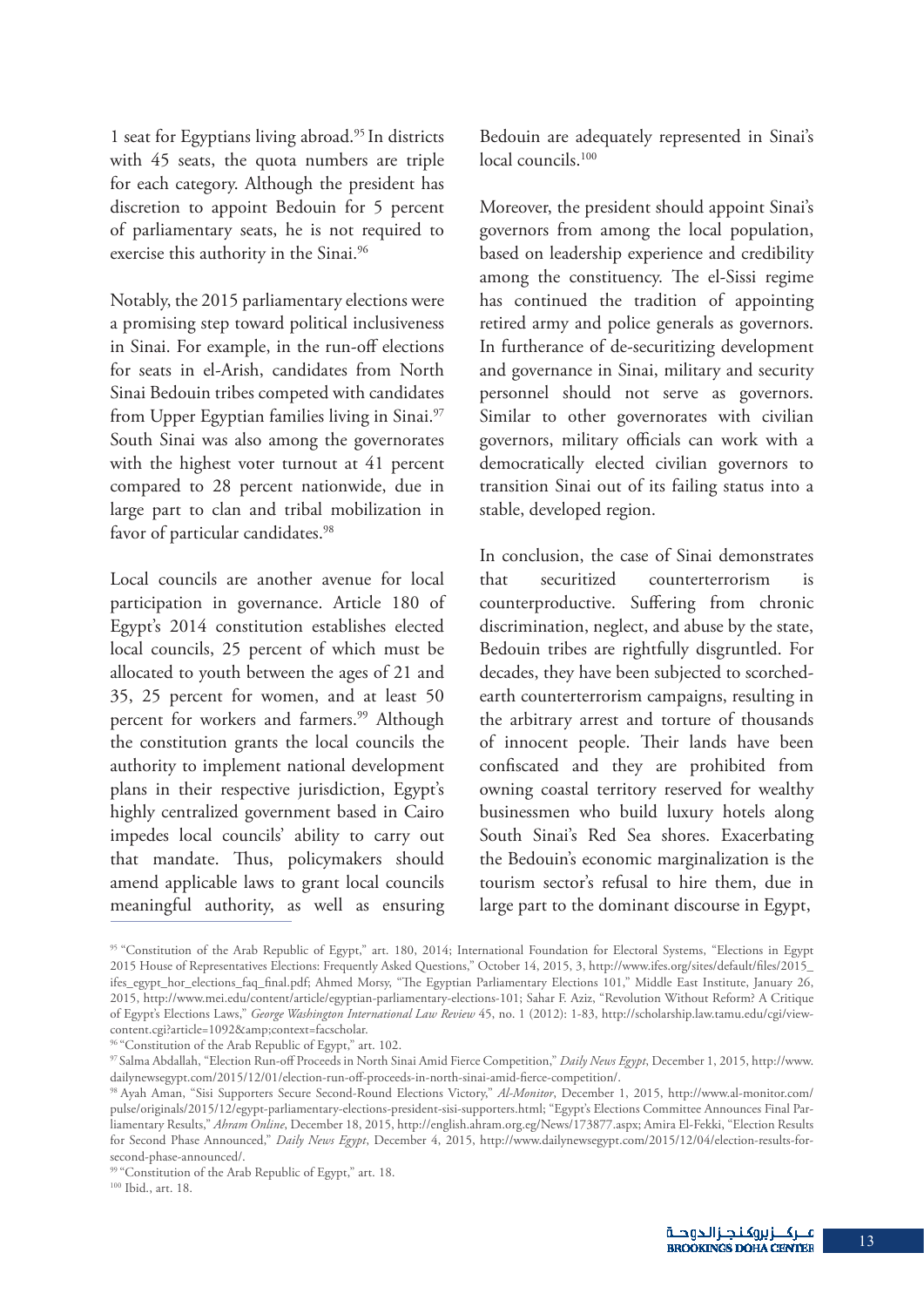which engages in reductionist portrayals of the Bedouin as primitive, uneducated, and criminal. Over time, these domestic conditions, coupled with regional developments, have facilitated the establishment and growth of militant groups in the Sinai.

Thus, the Egyptian government and its Western allies should shift their resources from the current military-driven model that criminalizes and oppresses Sinai's residents, to a development-driven model that incorporates them and empowers them to become partners in both weakening terrorists and improving the quality of life in Sinai. Current securitydriven counterterrorism agendas that focus merely on short-term prevention of violent extremism without meaningfully addressing the underlying political, social, and economic conditions are failing. Using military force to eliminate a particular group merely creates space for a new group whose legitimacy comes from local grievances arising from state oppression, thereby perpetuating the inter-generational cycle of state and non-state violence. So long as "preventive counterterrorism" is limited to stopping the next attack rather than the next generation of terrorist groups, neither Middle Eastern nor Western nations will be safe.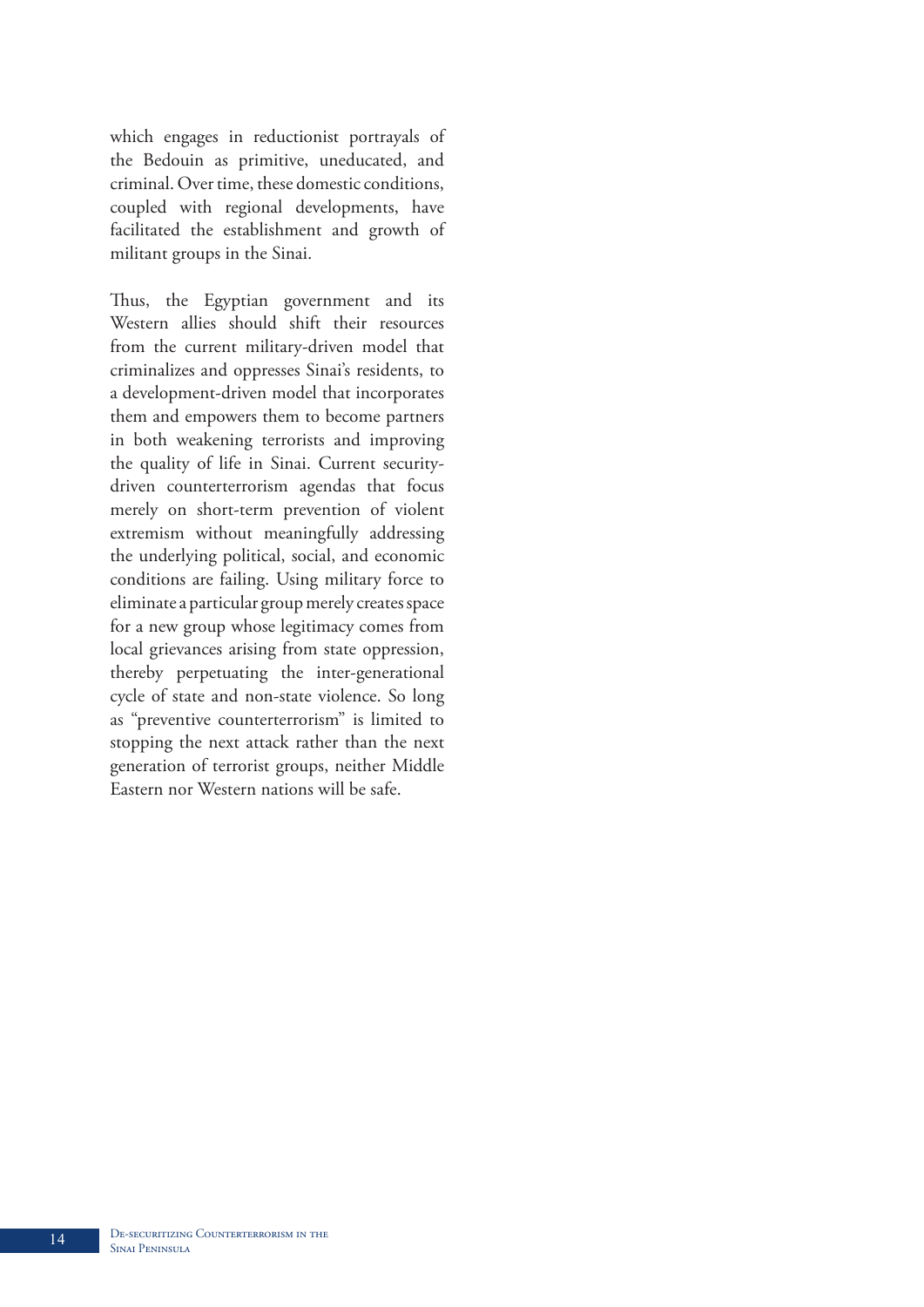Established in 2008, the Brookings Doha Center (BDC) is an overseas center of the Brookings Institution in Washington, D.C. As a hub for Brookings scholarship in the region, the BDC advances high-quality, independent resea independent research and policy analysis on the Middle East and North Africa.

In pursuing its mission, the BDC undertakes field-oriented research and programming that addresses and informs regional and international policy discussions, engaging key elements of governments, businesses, civil society, the media, and academia on four key areas:

(i) The international relations of the Middle East, emphasizing ties within the region as well as regional ties between the Middle East, the United States, and Asia.

(ii) Conflict and post-conflict transitions, including security, peace processes and reconstruction.

(iii) Economic and fiscal strategies of Middle Eastern states, including the geopolitics and economics of energy.

(iv) Governance and institutional reform, including democratization and state-citizen relations.

Open to a broad range of views, the BDC encourages a rich exchange of ideas between the Middle East and the global community. Since its founding, the BDC has hosted a number of leading scholars from a dozen different countries; put on a variety of events, including high-level roundtables, timely policy discussions, and the annual Doha Energy Forum; and published a series of influential Policy Briefings and Analysis Papers.